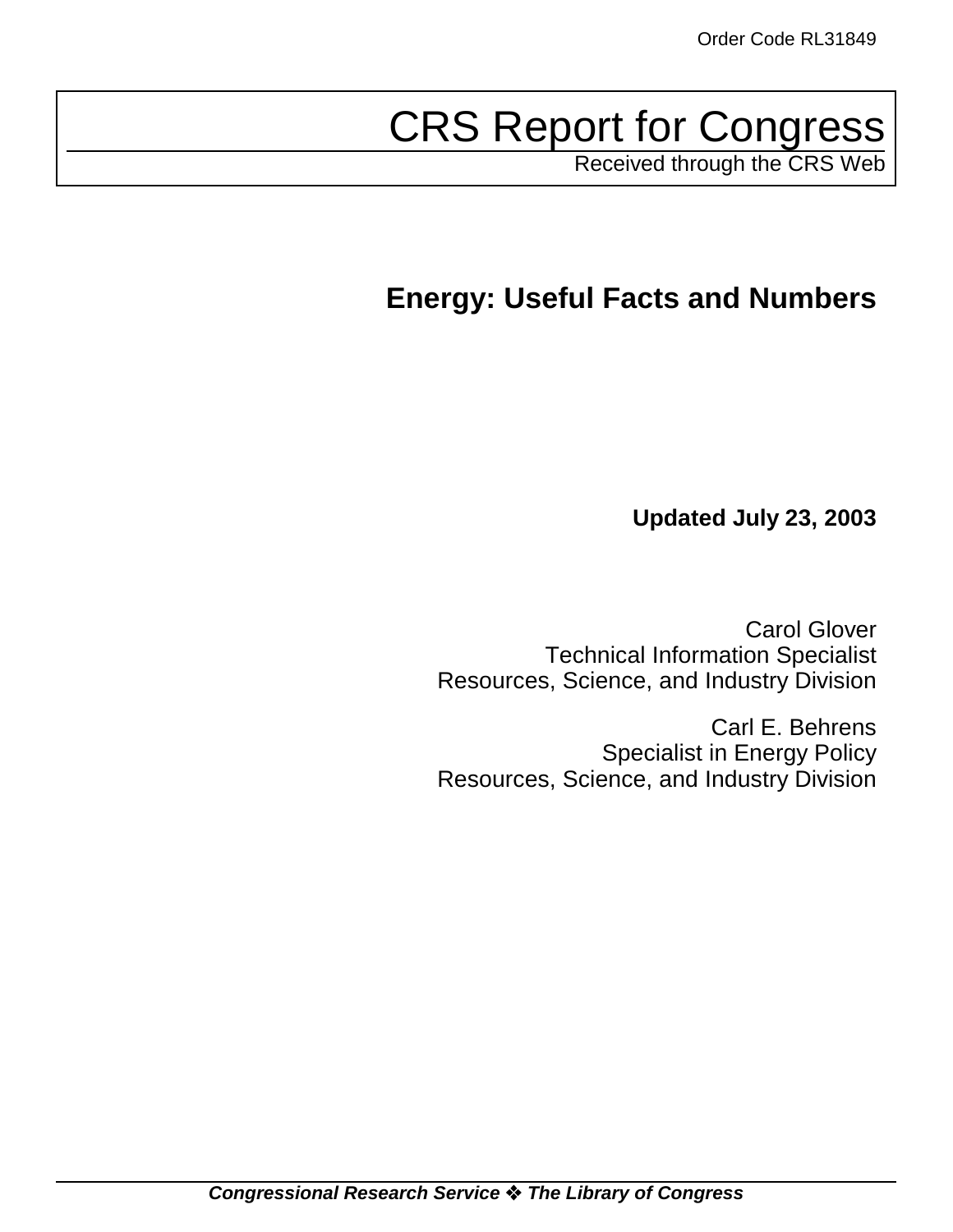## Energy: Useful Facts and Numbers

### **Summary**

Energy supplies and prices are a major economic factor in the United States, and energy markets are volatile and unpredictable. For both these reasons, energy policy is of frequent interest to the Congress. This report presents a statistical view of the supply and consumption of various forms of energy. Both long-term trends and short-term variations are given.

After an introductory overview of aggregate energy consumption, the report presents detailed analysis of trends and statistics regarding specific energy sources: oil, electricity, natural gas, and coal. A section on trends in energy efficiency is also presented.

This report will be frequently updated with the latest available figures.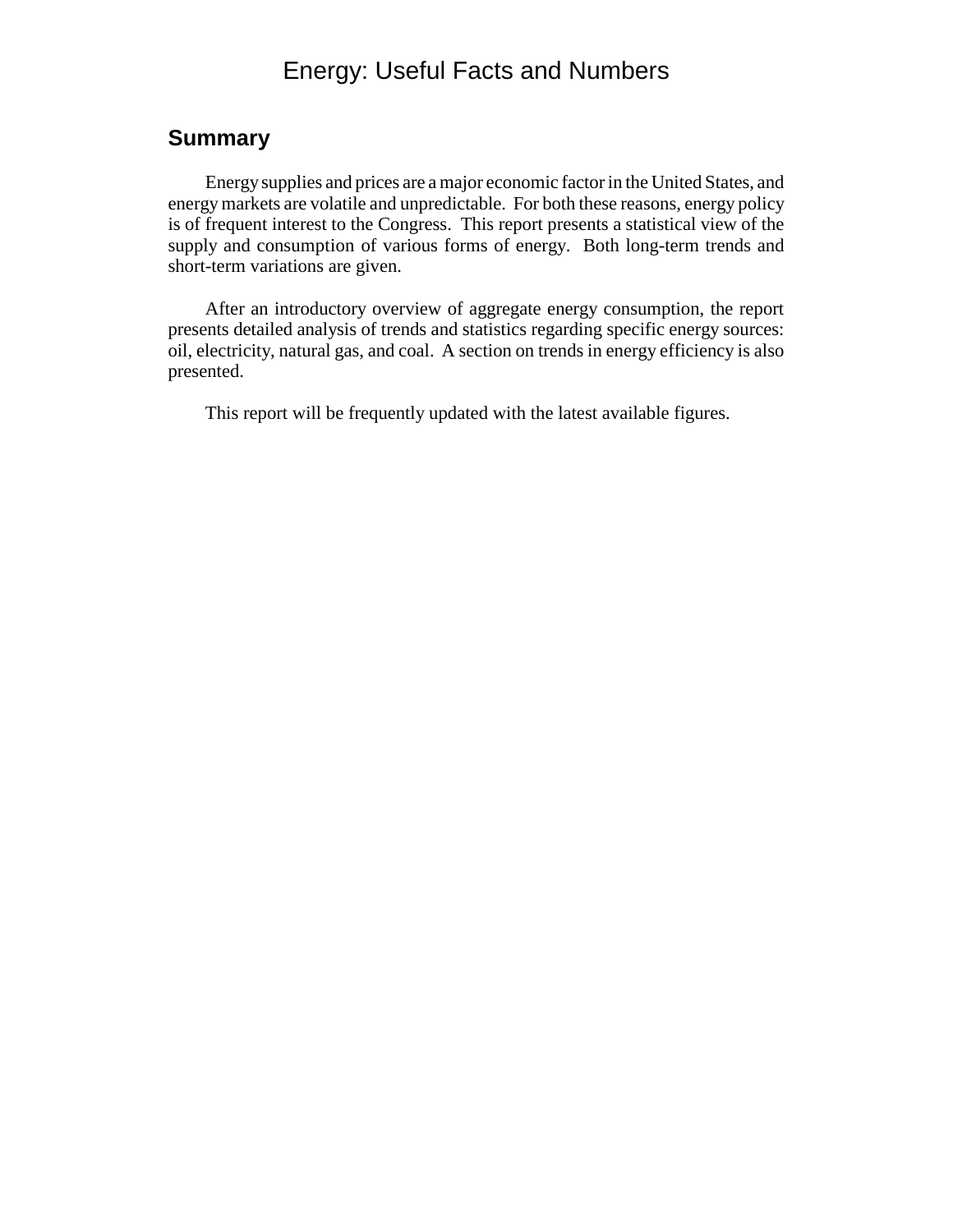| <b>Area of Expertise</b>              | <b>Name</b>            | <b>Telephone</b> |
|---------------------------------------|------------------------|------------------|
| Introduction & General                | Carl Behrens           | 7-8303           |
| Oil                                   | <b>Larry Kumins</b>    | 7-7250           |
| <b>Energy Taxes</b>                   | Salvatore Lazzari      | 7-7825           |
| Electricity                           | Amy Abel               | 7-7239           |
| <b>Other Conventional</b>             |                        |                  |
| <b>Natural Gas</b>                    | <b>Larry Kumins</b>    | 7-7250           |
| Coal                                  | Marc Humphries         | 7-7264           |
| <b>Nuclear Energy</b>                 | Mark Holt              | 7-1704           |
| Conservation & Energy Efficiency      |                        |                  |
| Solar & Renewable Energy              | <b>Fred Sissine</b>    | 7-7039           |
|                                       | <b>Larry Parker</b>    | 7-7238           |
|                                       | <b>Brent Yacobucci</b> | 7-9662           |
| CAFE Standards (vehicle fuel economy) | Rob Bamberger          | 7-7240           |
| Statistics, Tables & Figures          | Carol Glover           | 7-7353           |

## **Contacts**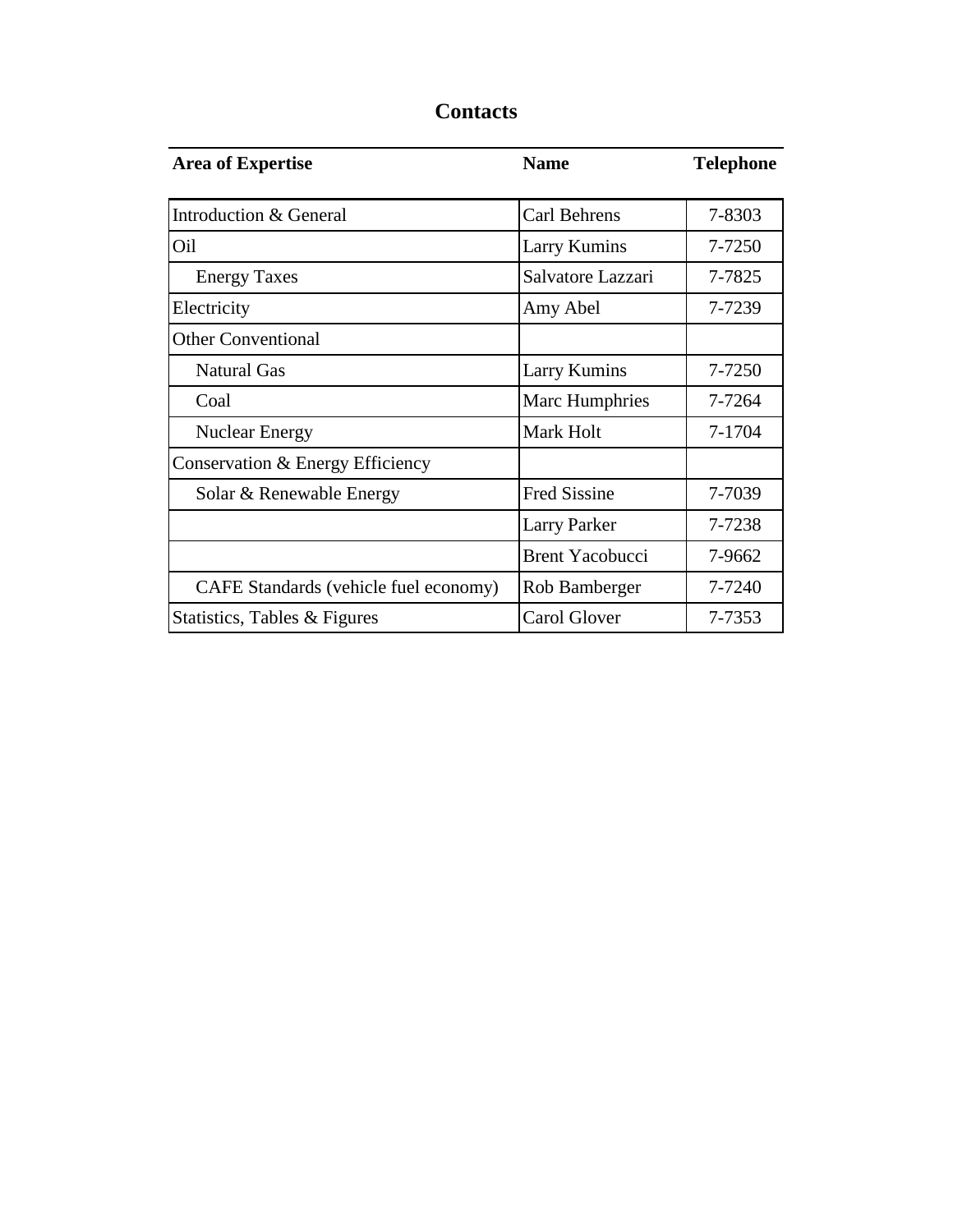## **Contents**

## **List of Figures**

| Figure 1. Per Capita Energy Consumption in Transportation                   |  |
|-----------------------------------------------------------------------------|--|
|                                                                             |  |
| Figure 2. Electricity Use: Commercial, Residential & Industrial Sectors  4  |  |
|                                                                             |  |
|                                                                             |  |
| Figure 5. U.S. Dependence on Imported Petroleum, 1960-2001 8                |  |
|                                                                             |  |
|                                                                             |  |
|                                                                             |  |
|                                                                             |  |
| Figure 10. Daily Crude Oil and Wholesale Gasoline                           |  |
|                                                                             |  |
| Figure 11. Daily Wholesale Heating Oil Spot Prices, Dec. 2001-July 2003  15 |  |
|                                                                             |  |
|                                                                             |  |
| Figure 14. Price of Retail Residential Electricity, 1960-2001 21            |  |
|                                                                             |  |
|                                                                             |  |
| Figure 17. Oil & Gas Consumption per Dollar of GDP, 1973-2001 26            |  |
| Figure 18. Change in Oil & Gas Consumption & Growth in GDP, 1973-2001       |  |
|                                                                             |  |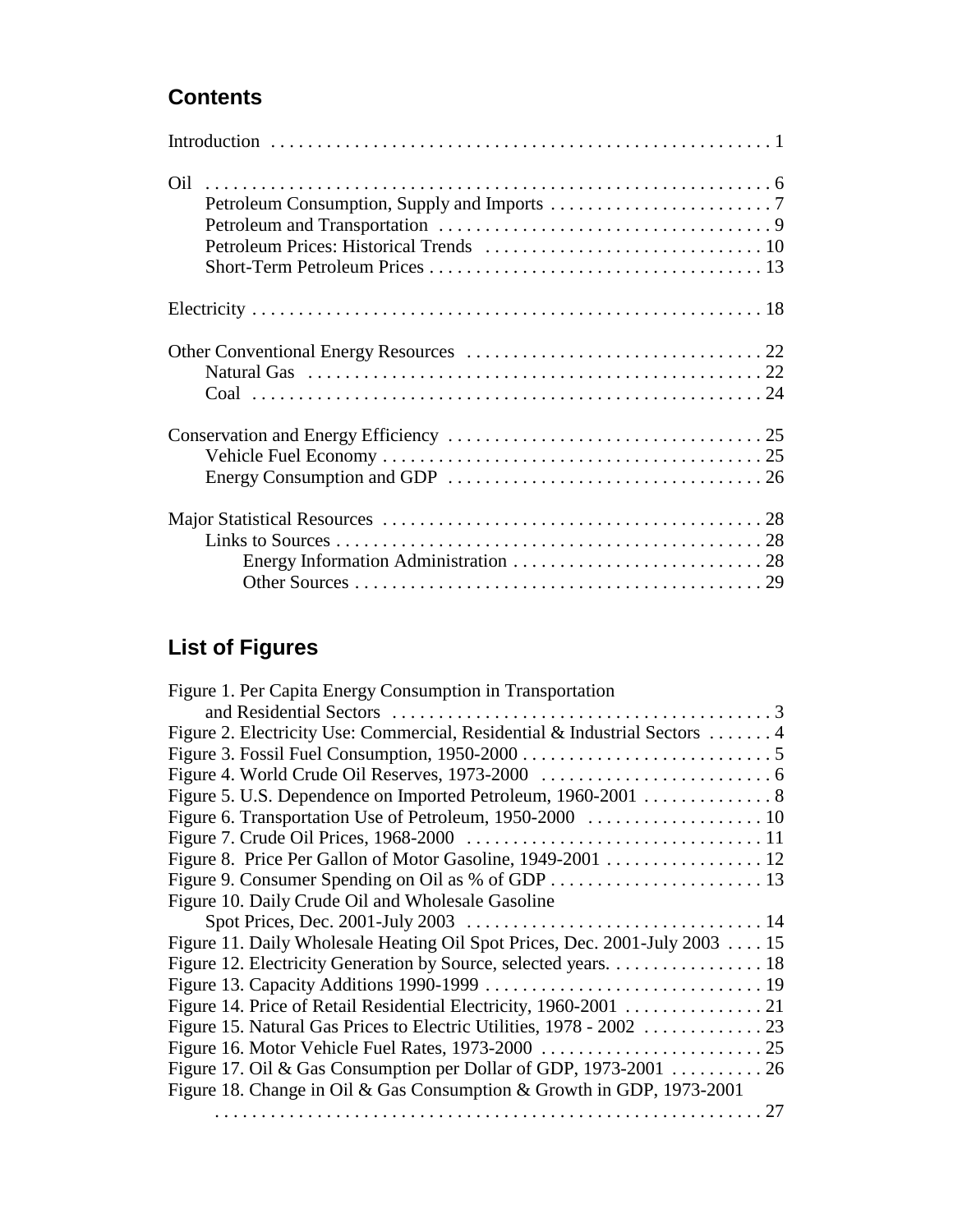## **List of Tables**

| Table 2. Energy Consumption in Quads and Percent of Total 5 |  |
|-------------------------------------------------------------|--|
|                                                             |  |
|                                                             |  |
|                                                             |  |
|                                                             |  |
|                                                             |  |
|                                                             |  |
|                                                             |  |
|                                                             |  |
|                                                             |  |
|                                                             |  |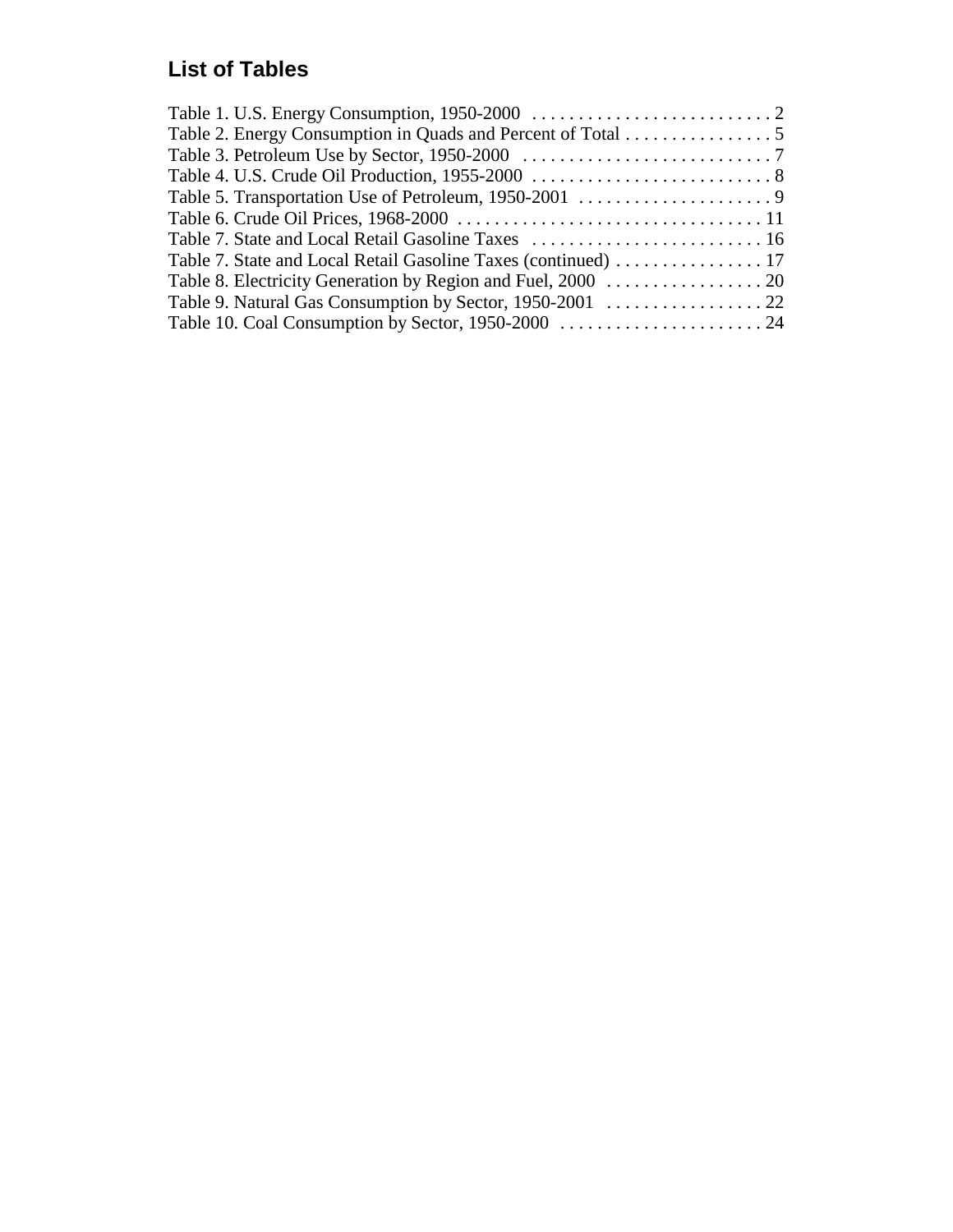## Energy: Useful Facts and Numbers

## **Introduction**

Tracking changes in energy activity is complicated by variations in different energy markets, most of which operate independently. Since aggregate indicators of total energy production and consumption do not adequately reflect these complexities, this compendium focuses on the details of individual activities. Primary among these are oil, particularly gasoline for transportation, and electricity generation and consumption. Natural gas is also an important energy source, particularly in industry and electricity generation. Coal is used almost entirely for electricity generation, nuclear and hydropower completely so.

Solar power and other renewable sources (except hydropower) continue to offer more potential than actual energy production. Conservation and energy efficiency have shown significant gains over the past three decades, however, and offer encouraging potential to relieve some of the dependence on imports that has caused economic difficulties in the past.

To give a general view of energy consumption trends, **Table 1** shows consumption by economic sector — residential, commercial, transportation, and industry — from 1950 to the present. To supplement this overview, some of the trends are highlighted by graphs in **Figures 1 and 2**.

In viewing these figures, a note on units of energy may be helpful. Each source has its own unit of energy. Oil, for instance, is measured in million barrels per day (mbd), coal in million tons per year, natural gas in trillion cubic feet (TCF) per year. To aggregate various types of energy in a single table, a common measure, British Thermal Unit (Btu) is often used. In **Table 1**, energy consumption by sector is given in units of quadrillion Btus per year, or "quads," while per capita consumption is given in million Btus (Mbtu) per year. One quad corresponds to one TCF of natural gas, or approximately 40 billion tons of coal. One million barrels per day of oil is approximately 2 quads per year.

From **Table 1** it can be seen that total U.S. energy consumption almost tripled in the half century from 1950 to 2000, with the industrial sector, the heaviest energy user, growing at the slowest rate. When population increase is accounted for, the growth in energy consumption during the period was about 50%. As **Figure 1** illustrates, much of the growth in per capita energy consumption took place before 1970.

**Table 1** does not include consumption of energy by the electricity sector, because it is both a producer and a consumer of energy. For the residential, commercial, industrial and transportation sectors, the consumption figures given are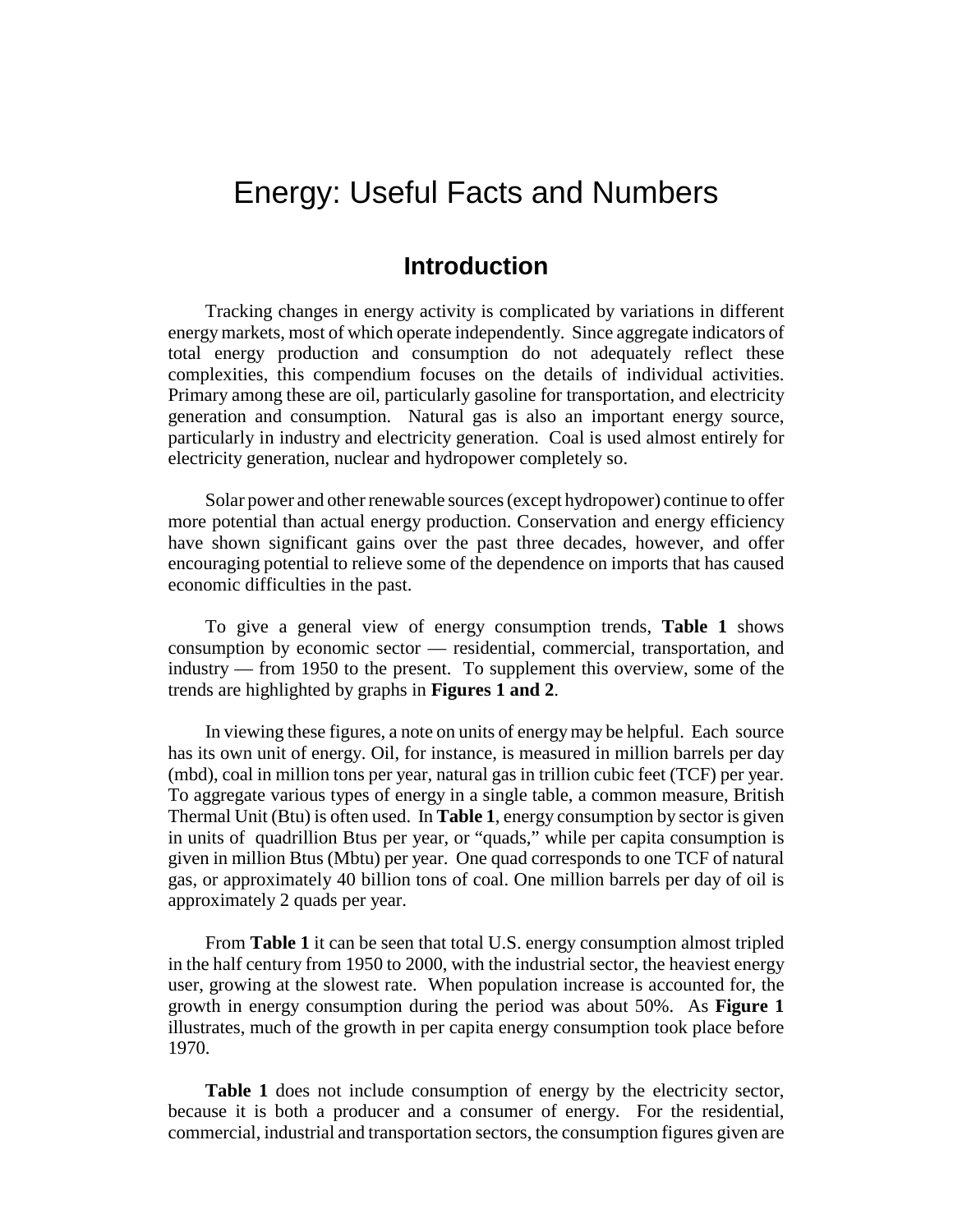the sum of the resources such as oil and gas that are directly consumed, plus the total energy used to produce the electricity each sector consumed. As **Figure 2** demonstrates, a major trend during the 50-year period was the electrification of the residential and commercial sectors, and also of industry to a lesser extent. By the end of the century, electricity represented 75% of residential energy consumption, 65% of commercial energy consumption, and close to 40% of industrial energy consumption.

|      |        |       |         | <b>Energy Consumption by Sector</b> |       | Population |        | <b>Consumption Per Capita</b> |       |  |
|------|--------|-------|---------|-------------------------------------|-------|------------|--------|-------------------------------|-------|--|
|      |        |       | (Quads) |                                     |       | (million)  | (MBtu) |                               |       |  |
| Year | Resid. | Comm. | Indus.  | Trans.                              | Total |            | Resid. | Trans.                        | Total |  |
| 1950 | 6.0    | 3.9   | 16.2    | 8.5                                 | 34.6  | 152.3      | 39.6   | 55.8                          | 227.5 |  |
| 1955 | 7.7    | 3.9   | 19.5    | 9.6                                 | 40.2  | 165.9      | 44.1   | 57.6                          | 242.5 |  |
| 1960 | 9.1    | 4.6   | 20.8    | 10.6                                | 45.1  | 180.7      | 50.4   | 58.7                          | 249.7 |  |
| 1965 | 10.7   | 5.8   | 25.1    | 12.4                                | 54.0  | 194.3      | 55.1   | 64.0                          | 278.0 |  |
| 1970 | 13.8   | 8.3   | 29.6    | 16.1                                | 67.9  | 205.1      | 67.4   | 78.5                          | 330.9 |  |
| 1975 | 14.9   | 9.5   | 29.4    | 18.2                                | 72.0  | 216.0      | 68.8   | 84.5                          | 333.6 |  |
| 1980 | 15.9   | 10.6  | 32.2    | 19.7                                | 78.4  | 227.2      | 70.0   | 86.7                          | 345.2 |  |
| 1985 | 16.1   | 11.6  | 29.1    | 20.1                                | 76.8  | 237.9      | 67.5   | 84.4                          | 322.7 |  |
| 1990 | 16.4   | 12.8  | 32.4    | 22.5                                | 84.3  | 249.5      | 65.8   | 90.4                          | 338.1 |  |
| 1995 | 17.8   | 13.8  | 34.9    | 24.0                                | 90.9  | 262.8      | 67.7   | 91.2                          | 346.0 |  |
| 1996 | 18.7   | 14.3  | 35.9    | 24.5                                | 93.9  | 265.2      | 70.7   | 92.4                          | 354.2 |  |
| 1997 | 18.2   | 14.8  | 36.2    | 24.8                                | 94.3  | 267.8      | 67.9   | 92.7                          | 352.3 |  |
| 1998 | 18.0   | 14.9  | 35.9    | 25.4                                | 94.6  | 270.2      | 66.4   | 93.9                          | 350.1 |  |
| 1999 | 19.6   | 16.3  | 38.0    | 26.3                                | 96.9  | 272.7      | 71.8   | 96.5                          | 355.2 |  |
| 2000 | 20.4   | 17.0  | 38.8    | 26.6                                | 98.5  | 282.1      | 72.3   | 94.4                          | 349.1 |  |

**Table 1. U.S. Energy Consumption, 1950-2000**

|  |  |  |  |  | Source: CRS; Energy Information Administration (EIA), Annual Energy Review, 2001, Table 2.1a |  |  |  |  |  |  |  |
|--|--|--|--|--|----------------------------------------------------------------------------------------------|--|--|--|--|--|--|--|
|--|--|--|--|--|----------------------------------------------------------------------------------------------|--|--|--|--|--|--|--|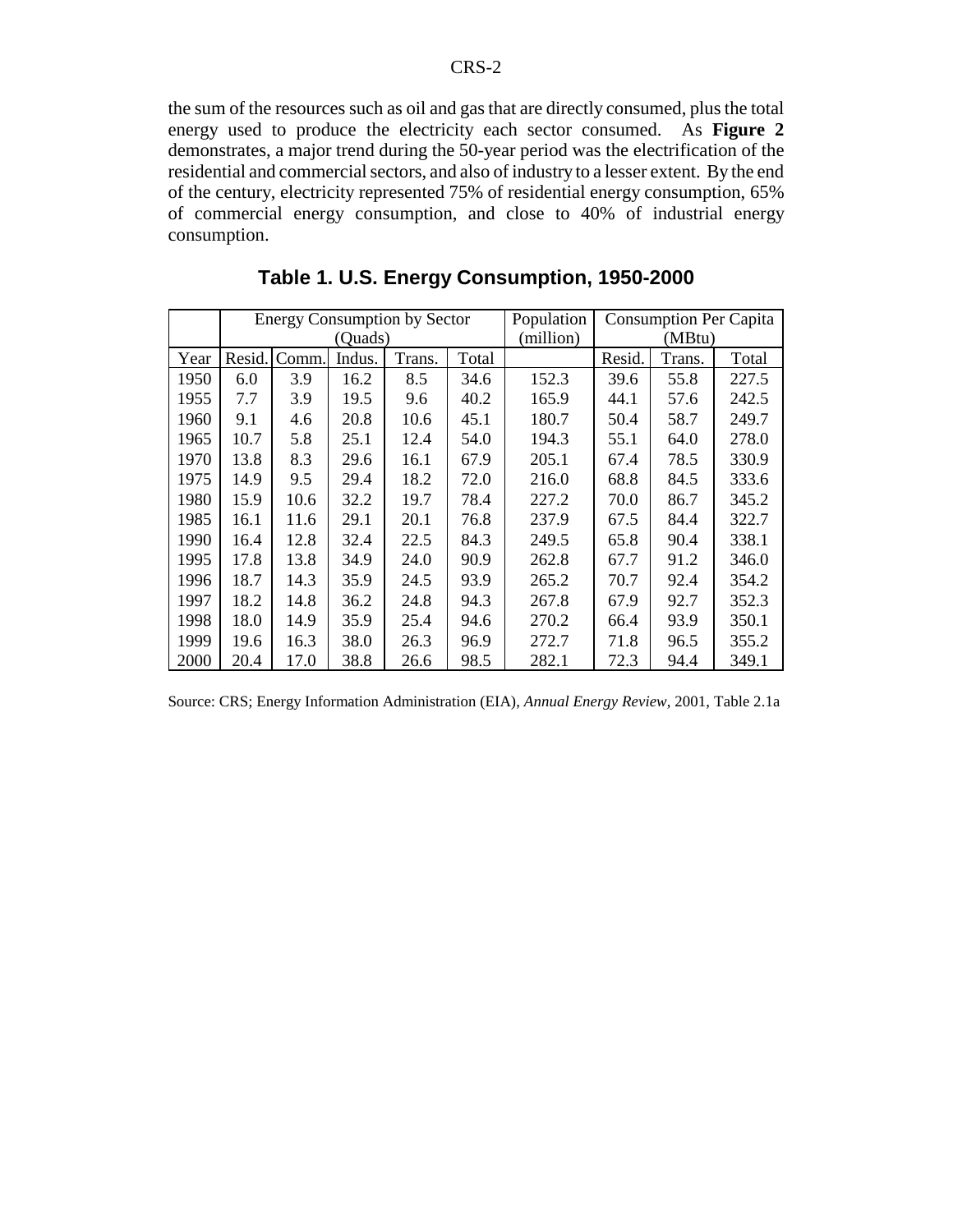

**Figure 1. Per Capita Energy Consumption in Transportation and Residential Sectors**

Source: Energy Information Administration (EIA), *Annual Energy Review*, 2001, Table 2.1a.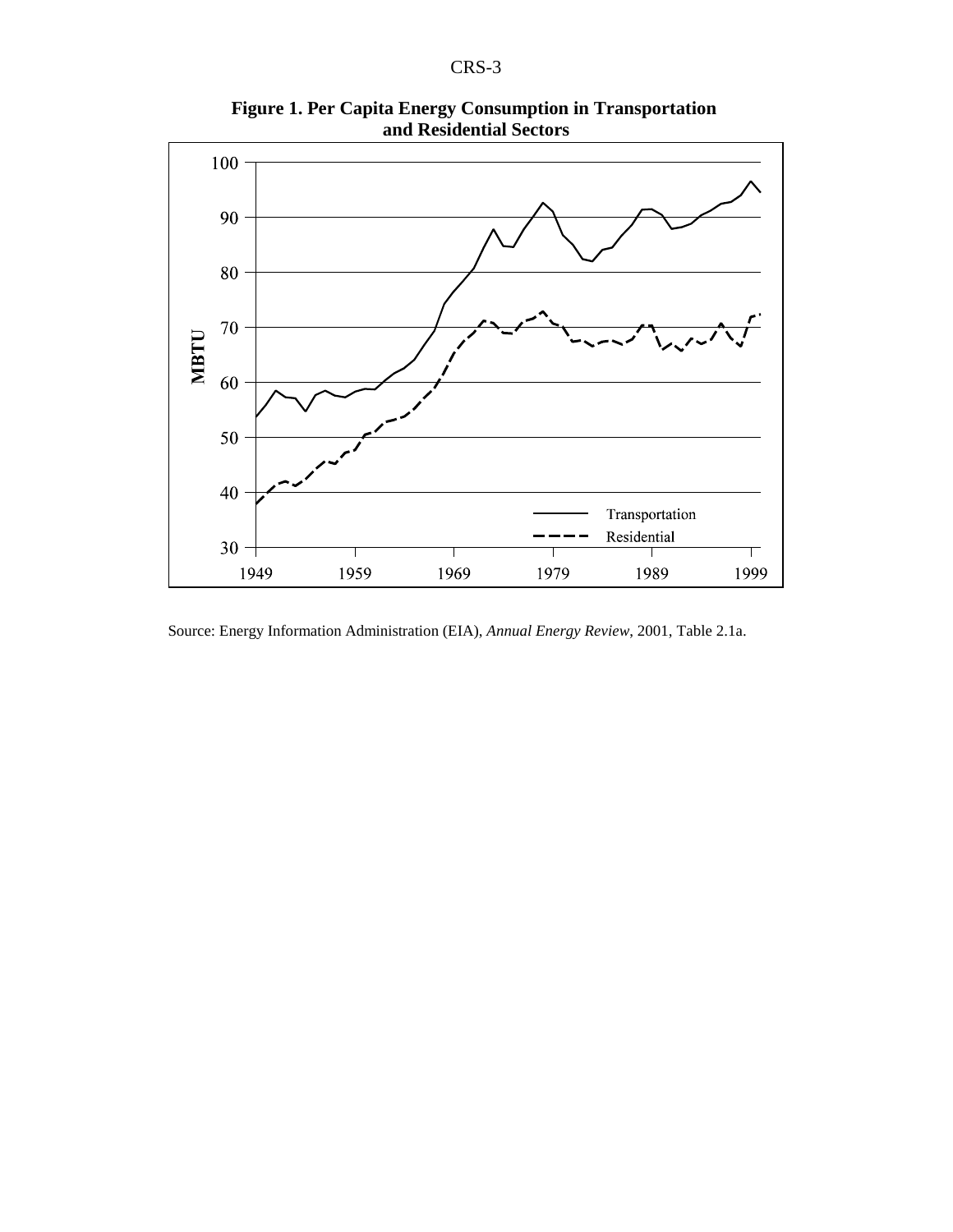| ٠<br>l |
|--------|
|--------|



**Figure 2. Electricity Use: Commercial, Residential & Industrial Sectors**

Source: Energy Information Administration (EIA), *Annual Energy Review*, 2001, Table 2.1a.

Consumption of major energy resources — petroleum, natural gas, and coal is presented in **Table 2**, and shown graphically in **Figure 3**. The historical trends show that petroleum has been and continues to be the major source of energy, rising from about 38% in 1950 to 45% in 1975, then declining to about 40% in response to the energy crisis of the 1970's. Natural gas followed a similar pattern at a lower level, increasing its share of total energy from just 6% in 1950 to over 30% in 1970, then declining to about 20%. Coal, still a major energy source in 1950 at 35%, declined to about 20% a decade later and remained at about that level for the rest of the century.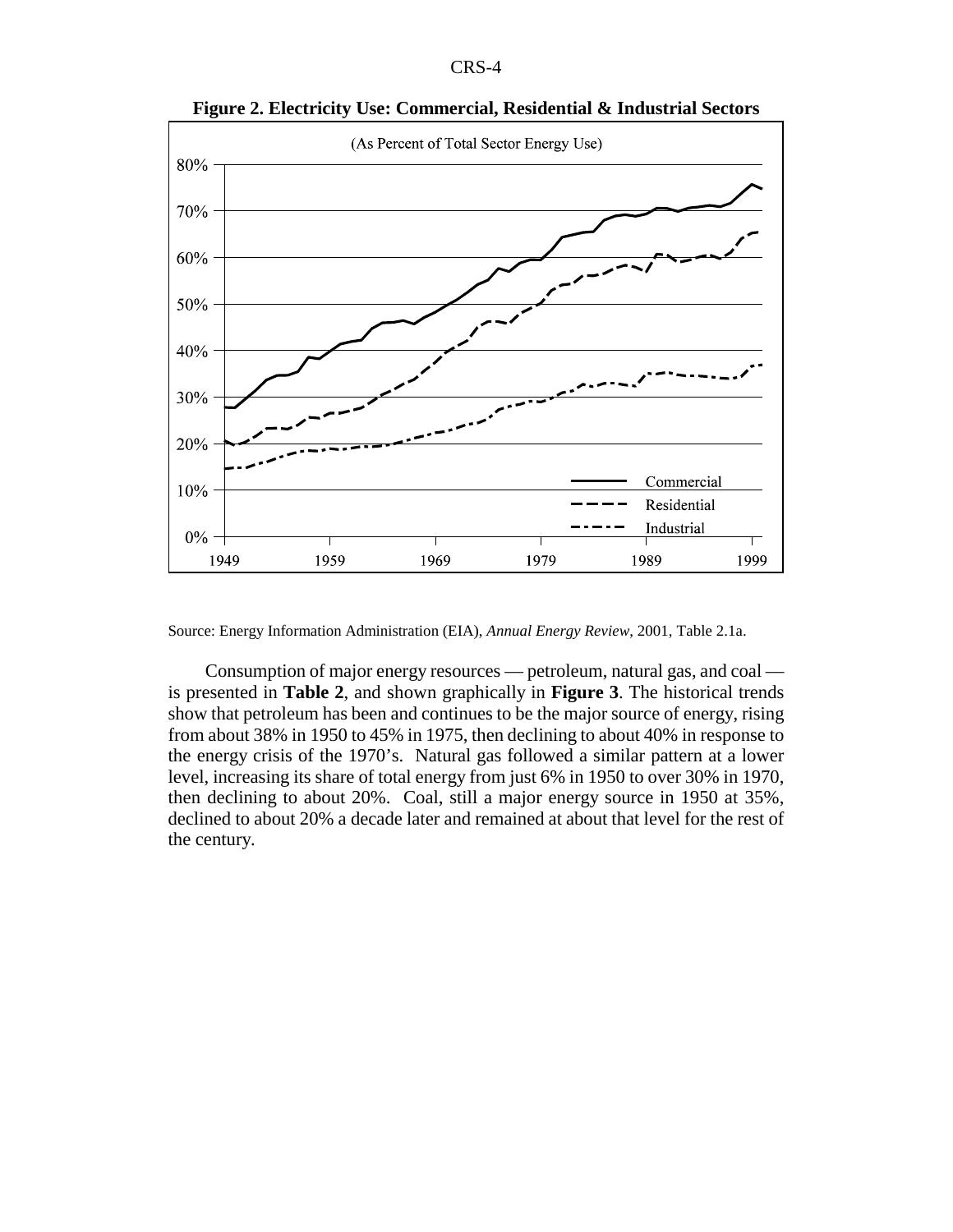|      | Petroleum     | Natural Gas   | Coal          | Other          | Total |
|------|---------------|---------------|---------------|----------------|-------|
| 1950 | 38.4%<br>13.3 | 6.0<br>17.3%  | 35.5%<br>12.3 | 3.0<br>8.7%    | 34.6  |
| 1955 | 17.3<br>43.0% | 22.4%<br>9.0  | 27.9%<br>11.2 | 2.7<br>$6.7\%$ | 40.2  |
| 1960 | 19.9<br>44.1% | 12.4<br>27.5% | 9.8<br>21.7%  | 3.0<br>6.7%    | 45.1  |
| 1965 | 23.2<br>43.0% | 15.8<br>29.3% | 21.5%<br>11.6 | 6.3%<br>3.4    | 54.0  |
| 1970 | 29.5<br>43.4% | 21.8<br>32.1% | 18.1%<br>12.3 | 4.3<br>6.3%    | 67.9  |
| 1975 | 32.7<br>45.4% | 19.9<br>27.6% | 12.7<br>17.6% | 6.7<br>9.3%    | 72.0  |
| 1980 | 34.2<br>43.6% | 20.4<br>26.0% | 15.4<br>19.6% | 8.4<br>10.7%   | 78.4  |
| 1985 | 30.9<br>40.2% | 17.8<br>23.2% | 22.8%<br>17.5 | 10.6<br>13.8%  | 76.8  |
| 1990 | 33.6<br>39.9% | 19.3<br>22.9% | 19.3<br>22.9% | 12.1<br>14.4%  | 84.3  |
| 1995 | 34.6<br>38.1% | 22.2<br>24.4% | 20.0<br>22.0% | 14.1<br>15.5%  | 90.9  |
| 2000 | 38.0<br>38.6% | 23.3<br>23.7% | 22.7%<br>22.4 | 14.8<br>15.0%  | 98.5  |

**Table 2. Energy Consumption in Quads and Percent of Total**

Source: Energy Information Administration (EIA), *Annual Energy Review*, 2001, Table 1.3 & *Monthly Energy Review*, Dec. 2002, Tables 2.2-2.6.



**Figure 3. Fossil Fuel Consumption, 1950-2000**

Source: Energy Information Administration (EIA), *Annual Energy Review*, 2001, Table 1.3.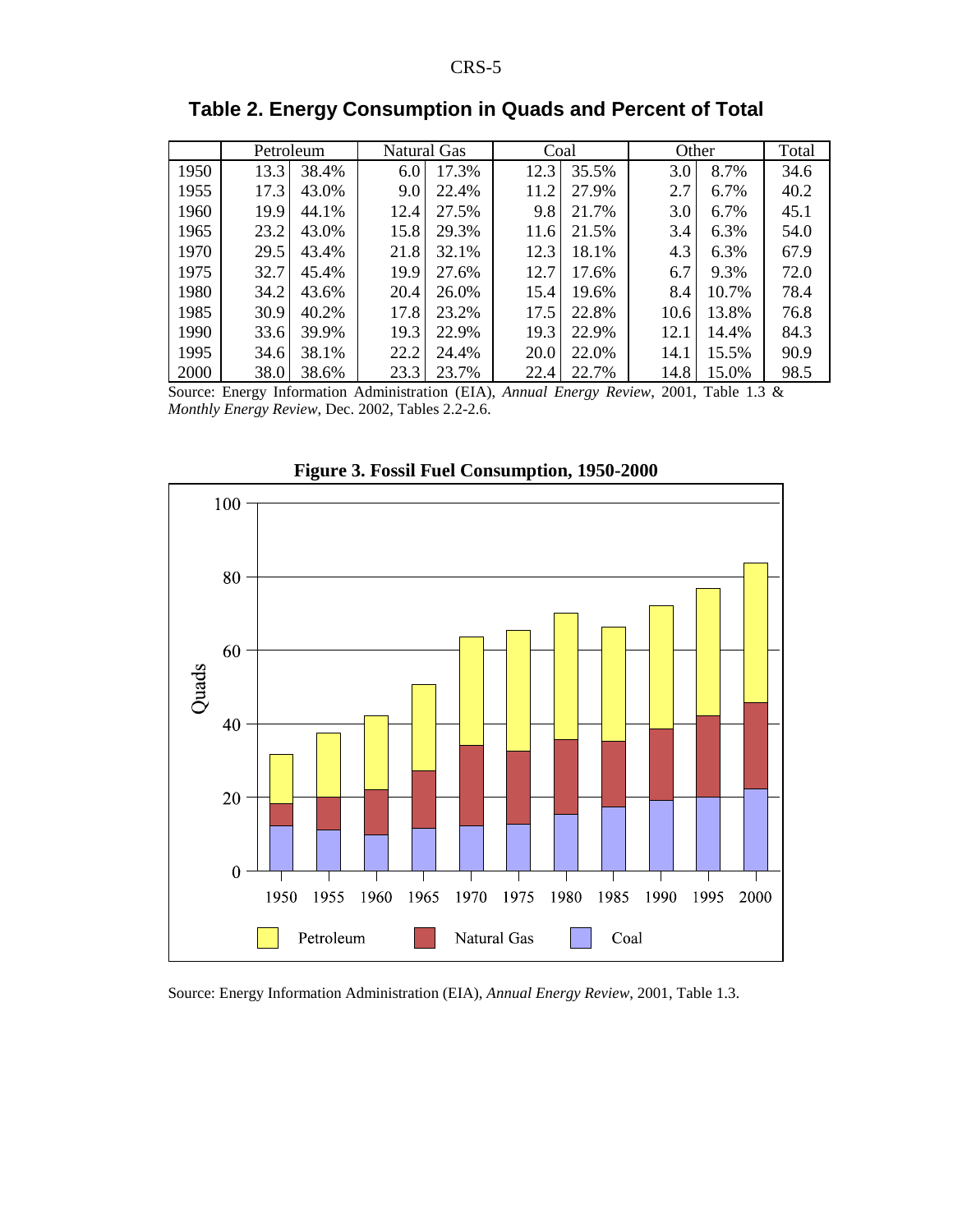## **Oil**

Almost 40% of the energy consumed in the United States is supplied by petroleum, and that proportion has remained approximately the same since 1950, as the data in the previous section show. Also unchanged is the almost total dependence of the transportation sector on petroleum, mostly gasoline.

The perception that the world is on the verge of running out of oil, widespread during the 1970's, has changed, however. The rapid price increases at that time, aided by improved exploration and production technology, stimulated a global search for oil, and resulted in the discovery of large amounts of new reserves. Indeed, as concerns about tightening supply and continually increasing prices were at a peak, proven reserves actually increased by about 50% between 1973 and 1990. Some of the increase was in the Western Hemisphere, mostly in Mexico, but most was located in the region that already dominated the world oil market, the Middle East. With prices essentially steady during the 1990s, the search for oil slowed, but additions to reserves during the decade exceeded the amount of oil pumped out of the ground, as shown in **Figure 4**.



**Figure 4. World Crude Oil Reserves, 1973-2000**

Source: EIA, *International Energy Annual*, 1990, & 2000, Table 32.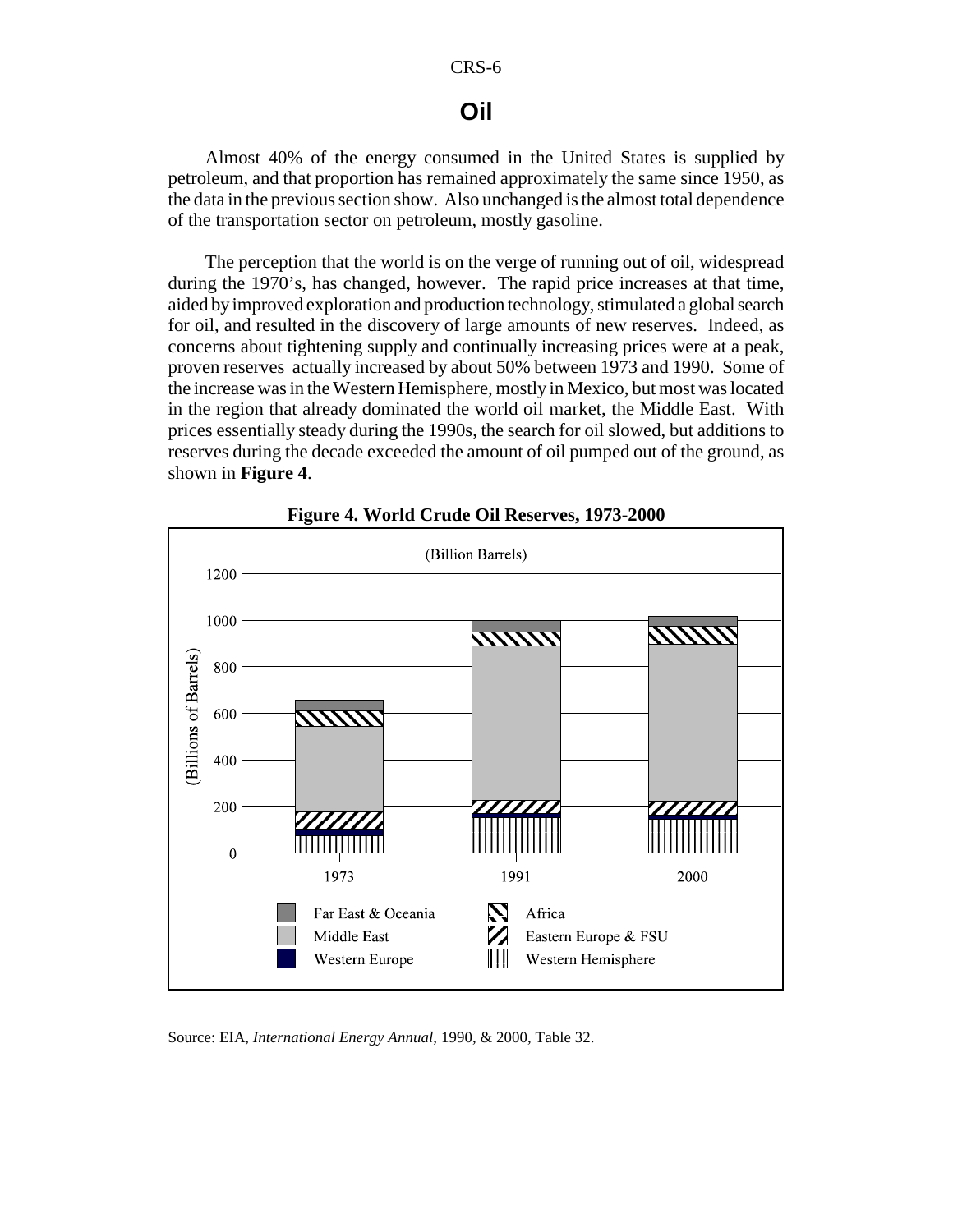## **Petroleum Consumption, Supply and Imports**

#### **Table 3. Petroleum Use by Sector, 1950-2000**

|      | Residential - | Industrial | Electricity<br>Transportation |      | Total |
|------|---------------|------------|-------------------------------|------|-------|
|      | Commercial    |            |                               |      |       |
| 1950 | 1.1           | 1.8        | 0.2                           | 3.4  | 6.4   |
| 1955 | 1.3           | 2.4        | 0.2                           | 4.5  | 8.5   |
| 1960 | 1.7           | 2.7        | 0.2                           | 5.1  | 9.8   |
| 1965 | 1.9           | 3.2        | 0.3                           | 6.0  | 11.5  |
| 1970 | 2.2           | 3.8        | 0.9                           | 7.8  | 14.7  |
| 1975 | 1.9           | 4.0        | 1.4                           | 9.0  | 16.3  |
| 1980 | 1.5           | 4.8        | 1.2                           | 9.5  | 17.1  |
| 1985 | 1.3           | 4.1        | 0.5                           | 9.9  | 15.7  |
| 1990 | 1.1           | 4.3        | 0.6                           | 11.0 | 17.0  |
| 1995 | 1.1           | 4.6        | 0.3                           | 11.7 | 17.7  |
| 2000 | 1.2           | 4.9        | 0.5                           | 13.1 | 19.7  |

(million barrels per day)

Source: EIA, *Monthly Energy Review*, Dec. 2002, Tables 2.2-2.6.

Source: EIA, *Annual Energy Review* 2001, Tables 5.12a-d.

Consumption of petroleum by sector reflects a variety of trends. In the residential and commercial sectors petroleum consumption grew steadily from 1950 to 1970, while accounting for about 15% of total petroleum consumption. After the price surge in the 1970s, consumption in those sectors declined, falling to about 6% of total petroleum consumption in 2000. Usage in the electric power sector followed a similar but more abrupt pattern. Until 1970 only about 3% of petroleum went to power generation. In the late 1960's efforts to improve air quality by reducing emissions led utilities to convert a number of coal-fired powerplants to burn oil, and many new plants were designed to burn oil or natural gas. Utilities found themselves committed to increasing dependence on oil just at the time of shortages and high prices; in 1975 almost 9% of oil consumption went for power production. Consumption then fell sharply as alternate sources became available, declining to about 2% of total consumption in 2000.

Industrial consumption of petroleum, which includes such large consumers as refineries and petrochemical industries, has remained about 25% of total consumption throughout the last half-century. As other sectors' share fell, transportation, which was a little more than half of total consumption prior to 1975, climbed to almost two-thirds by 2000.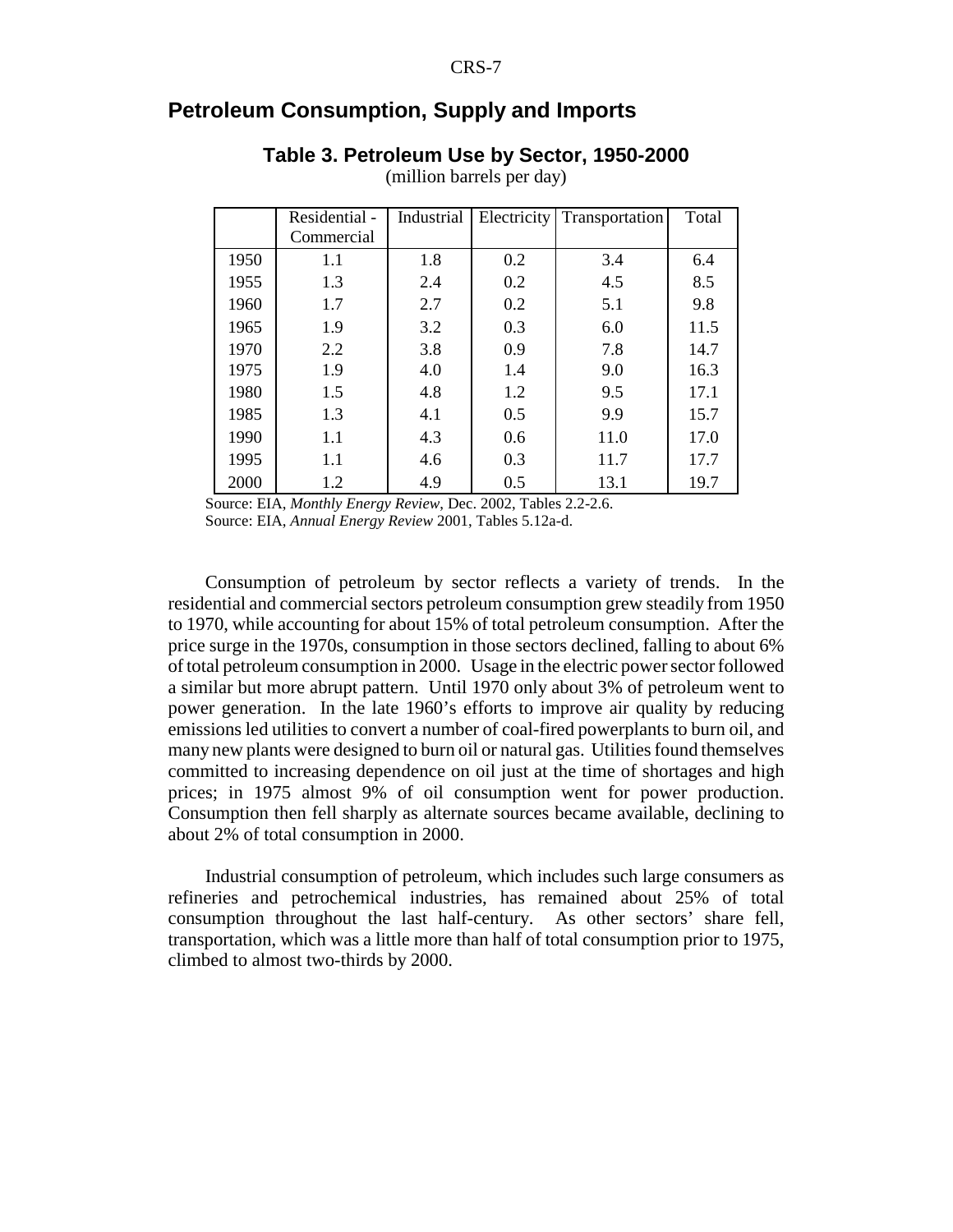|      | 48 States | Alaska | Total |
|------|-----------|--------|-------|
| 1955 | 6.8       |        | 6.8   |
| 1960 | 7.0       |        | 7.0   |
| 1965 | 7.8       |        | 7.8   |
| 1970 | 9.4       | 0.2    | 9.6   |
| 1975 | 8.2       | 0.2    | 8.4   |
| 1980 | 7.0       | 1.6    | 8.6   |
| 1985 | 7.1       | 1.8    | 9.0   |
| 1990 | 5.6       | 1.8    | 7.4   |
| 1995 | 5.1       | 1.5    | 6.6   |
| 2000 | 4.9       | 1.0    | 5.8   |

#### **Table 4. U.S. Crude Oil Production, 1955-2000** (mbd)

Source: EIA, *Annual Energy Review*, 2001, Table 5.2.

While petroleum consumption increased throughout the last half century (except for a temporary decline following the price surge of the 1970s), U.S. domestic production peaked in 1970. The result, as shown in **Figure 5**, was greater dependence on imported petroleum, which rose from less than 20% in 1960 to more than 50% by 2000.



**Figure 5. U.S. Dependence on Imported Petroleum, 1960-2001**

Source: EIA, *Monthly Energy Review*, Dec. '02, Table 1.8 & *Annual Energy Review,* 1986, Table 51.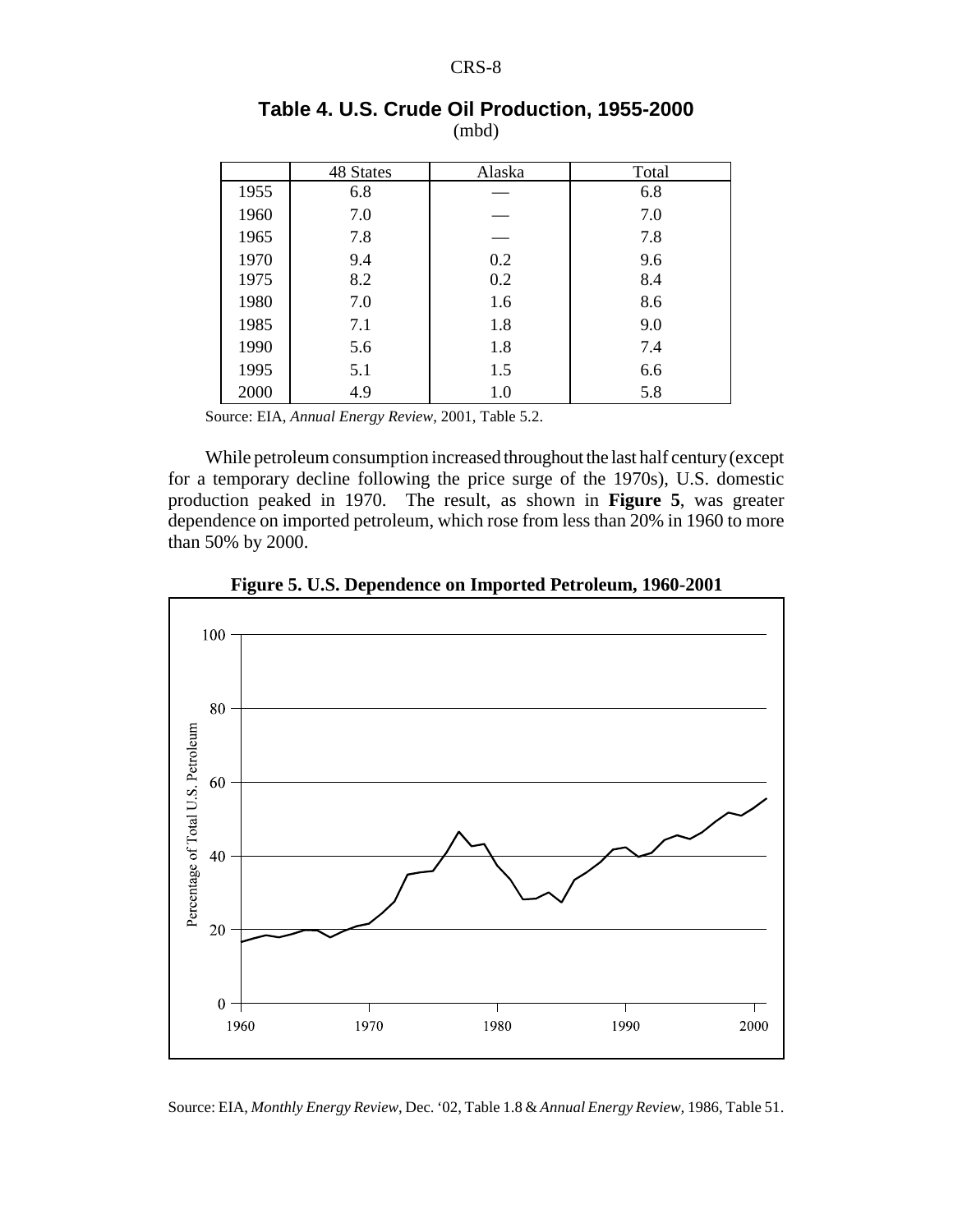|      | (mbd)    |             |          |       |       |  |
|------|----------|-------------|----------|-------|-------|--|
|      |          |             | Motor    |       |       |  |
| Year | Aviation | Diesel Fuel | Gasoline | Other | Total |  |
| 1950 | 0.1      | 0.2         | 2.4      | 0.7   | 3.4   |  |
| 1955 | 0.3      | 0.4         | 3.2      | 0.6   | 4.5   |  |
| 1960 | 0.5      | 0.4         | 3.7      | 0.5   | 5.1   |  |
| 1965 | 0.7      | 0.5         | 4.4      | 0.4   | 6.0   |  |
| 1970 | 1.0      | 0.7         | 5.6      | 0.5   | 7.8   |  |
| 1975 | 1.0      | 1.0         | 6.5      | 0.5   | 9.0   |  |
| 1980 | 1.1      | 1.3         | 6.5      | 0.7   | 9.6   |  |
| 1985 | 1.2      | 1.5         | 6.7      | 0.5   | 9.9   |  |
| 1990 | 1.5      | 1.8         | 7.1      | 0.6   | 11.0  |  |
| 1995 | 1.5      | 2.0         | 7.7      | 0.5   | 11.7  |  |
| 2000 | 1.7      | 2.5         | 8.4      | 0.5   | 13.1  |  |

## **Petroleum and Transportation**

**Table 5. Transportation Use of Petroleum, 1950-2001**

Source: EIA, *Annual Energy Review*, 2001, Table 5.12c.

Since the transportation sector is so heavily dependent on petroleum, and uses so much of it, **Table 5** presents a more detailed breakdown of the various types of petroleum used.

Aviation fuel includes both aviation gasoline and kerosene jet fuel. In 1950 aviation was almost entirely gasoline powered; by 2000 it was 99% jet fuel. The growth in flying is illustrated by the fact that aviation fuel was only 3% of petroleum consumption in 1950, but had grown to 12% in 1965 and maintained that share for the rest of the century.

Diesel fuel consumption showed a similar dramatic increase. About 6% of total petroleum consumption in 1950, it rose to 11% by 1975 and to 13% by 2000. Diesel fuel is used by a number of transportation sectors. Part of the increase involved the change of railroads from coal-fired steam to diesel and diesel-electric power. Diesel fuel is used also in the marine transportation sector, and some private automobiles are diesel-powered. The major part of diesel fuel consumption in transportation is by large commercial trucks. Total diesel fuel consumption increased from about 200,000 barrels per day in 1950 to 2.5 million barrels per day in 2000.

Most of the petroleum consumed in the transportation sector is motor gasoline. In 1950 it was 71% of total sector consumption, and by 2000, despite the increase in aviation fuel and diesel, it was 64%. In that half century, gasoline consumption increased by a factor of 3.5. Most motor gasoline is consumed by private vehicles, although commercial small trucks and some large ones are significant users.

Of the other petroleum products consumed in the transportation sector, the largest is residual fuel oil, most of which is used in large marine transport. Consumption of residual fuel oil in the transportation sector was about 500,000 barrels in 1950, and declined gradually to about 400,000 in 2000.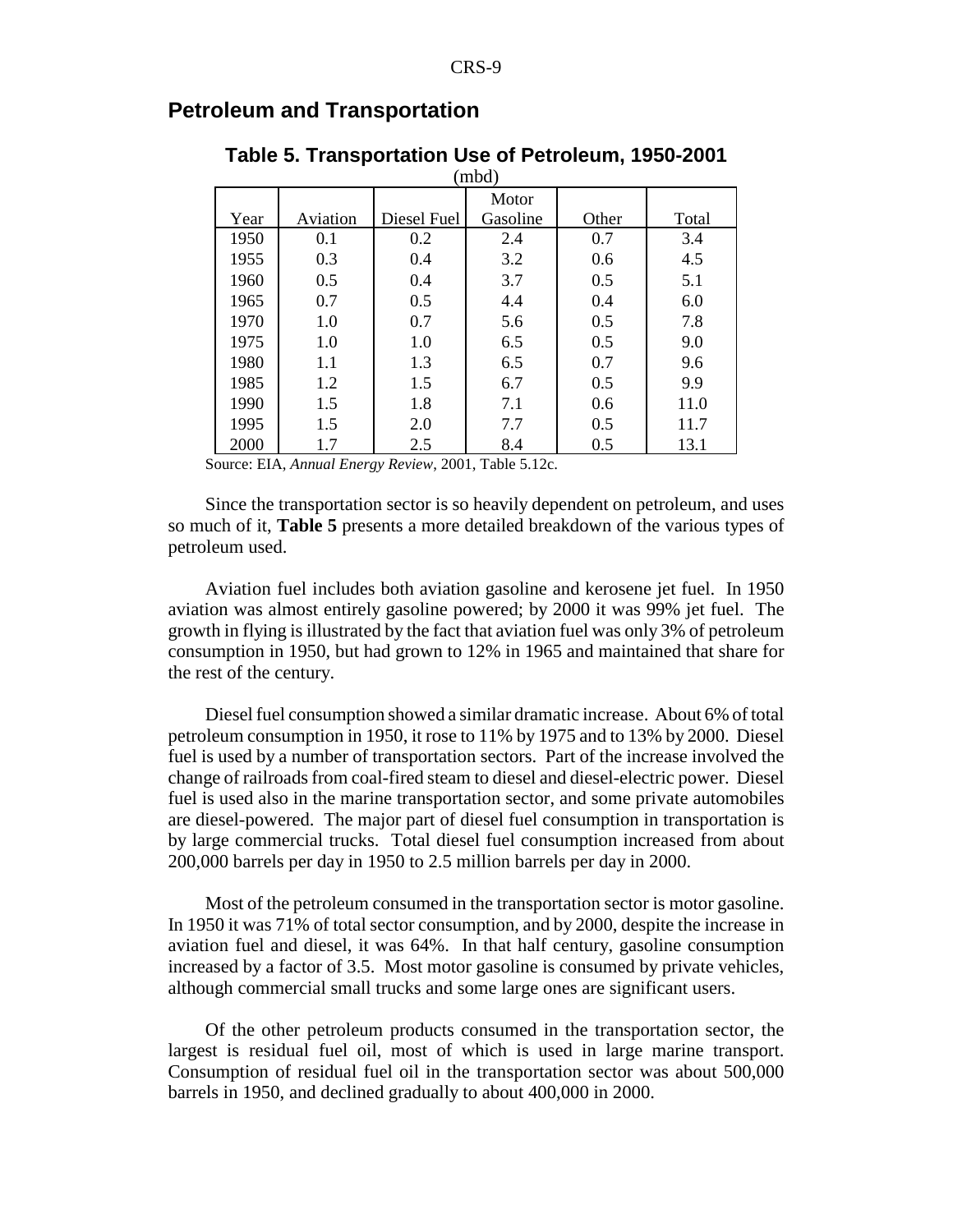



**Figure 6. Transportation Use of Petroleum, 1950-2000**

Source: EIA, *Annual Energy Review*, 2001, Table 5.12c.

## **Petroleum Prices: Historical Trends**

Most commodity prices are typically volatile. Because oil is widely consumed, and is so important at all levels of the economy, its price is closely watched and analyzed. Especially since the 1970s, when a generally stable market dominated by a few large oil companies was broken by the Organization of Petroleum Exporting Countries (OPEC) cartel and a relatively open world market came into being, the price of crude oil has been particularly volatile, as illustrated in **Table 6** and **Figure 7**.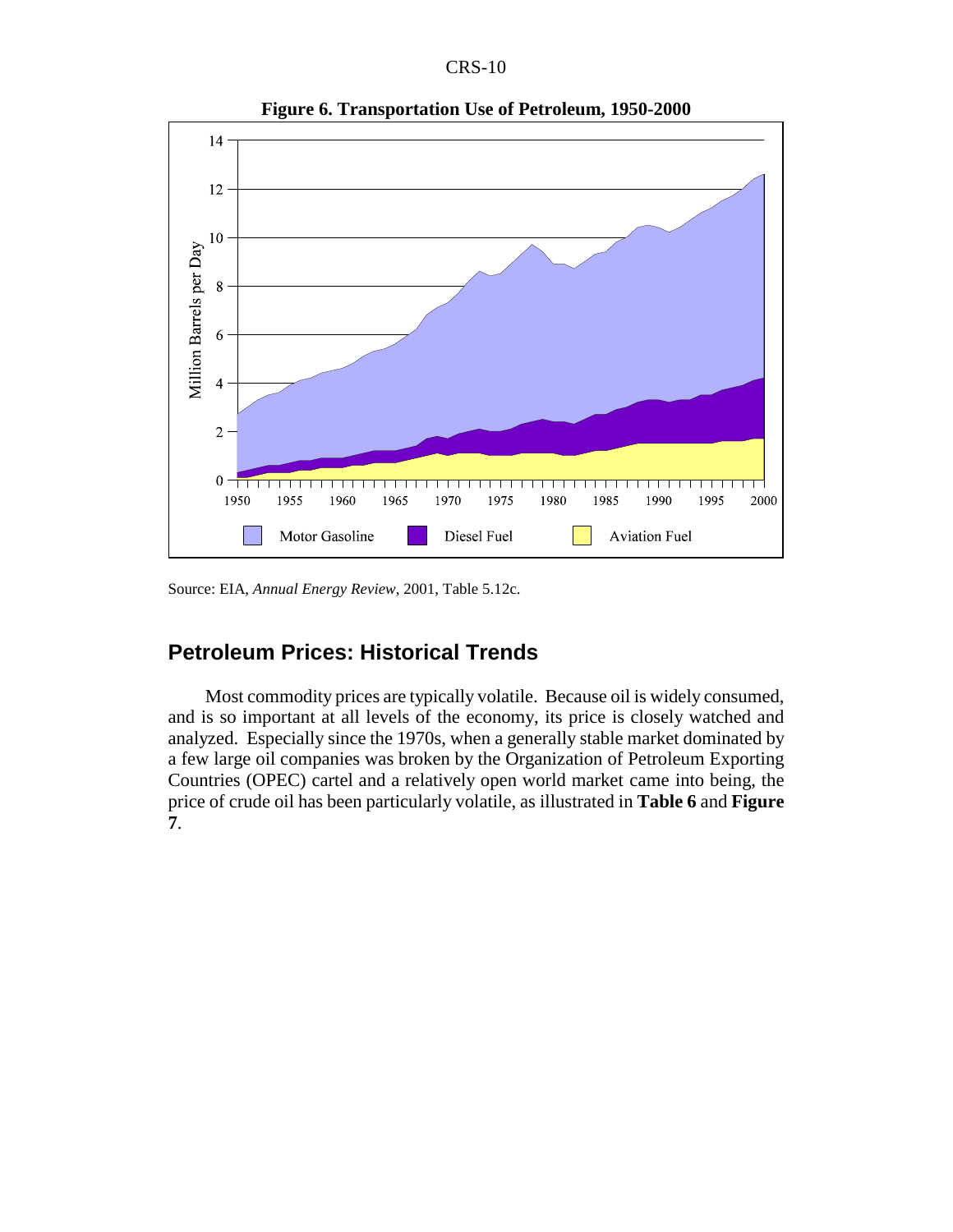|      | Nominal | Constant 1996 |
|------|---------|---------------|
| Year | Dollars | Dollars       |
| 1968 | 3.17    | 12.05         |
| 1969 | 3.29    | 11.92         |
| 1970 | 3.40    | 11.70         |
| 1975 | 10.38   | 25.93         |
| 1980 | 28.07   | 49.21         |
| 1985 | 26.75   | 36.30         |
| 1986 | 14.55   | 19.32         |
| 1990 | 22.22   | 25.68         |
| 1995 | 17.23   | 17.56         |
| 1996 | 20.71   | 20.71         |
| 1997 | 19.04   | 18.68         |
| 1998 | 12.52   | 12.13         |
| 1999 | 17.51   | 16.73         |
| 2000 | 28.26   | 26.40         |

**Table 6. Crude Oil Prices, 1968-2000**

 Note: Composite of domestic and imported prices Source: EIA, *Annual Energy Review*, 2001, Table 5.19.



**Figure 7. Crude Oil Prices, 1968-2000**

Source: EIA, *Annual Energy Review*, 2001, Table 5.19.

At the consumer level, prices of products such as motor gasoline and heating oil have reacted to price and supply disruptions in ways that have been modulated by various government and industry policies and international events. A significant and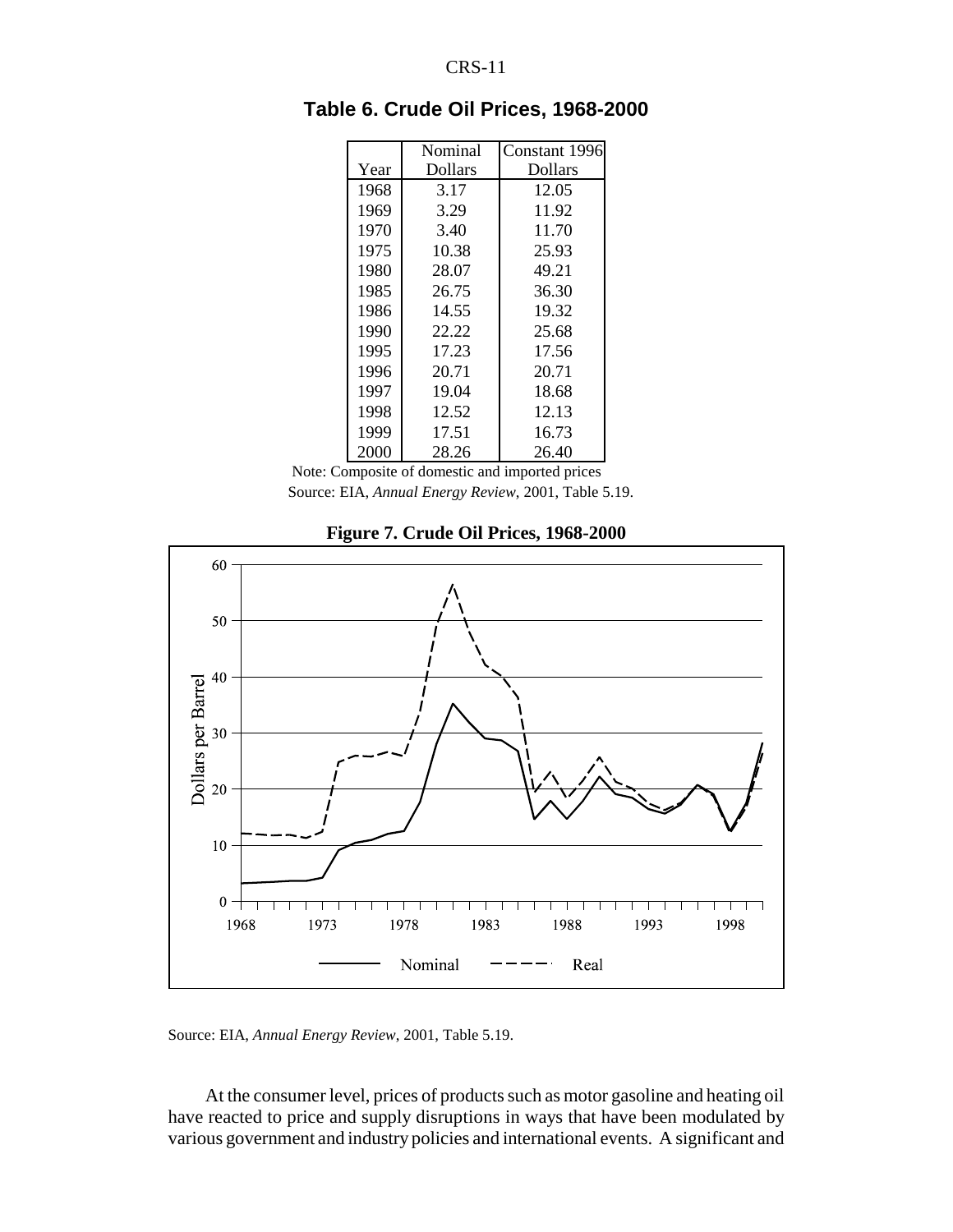not often noted fact is that, like many commodities, the long-term trend in gasoline prices, adjusted for inflation, has been down. As shown in **Figure 8**, the real price of gasoline in 1998 was significantly lower than in 1949, and even the increases of the last several years have not driven it much higher than the earlier level.



**Figure 8. Price Per Gallon of Motor Gasoline, 1949-2001**

Source: EIA, *Annual Energy Review*, 2001, Table 5.22.

The effect of this trend is shown in **Figure 9**, which illustrates the proportion of the gross national product (GNP) dedicated to consumer spending on oil. The price surges in the 1970s pushed this ratio from about 4.5% before the Arab oil embargo to about 8.5% following the 1978 crisis in Iran, but since then it has declined to less than 3%.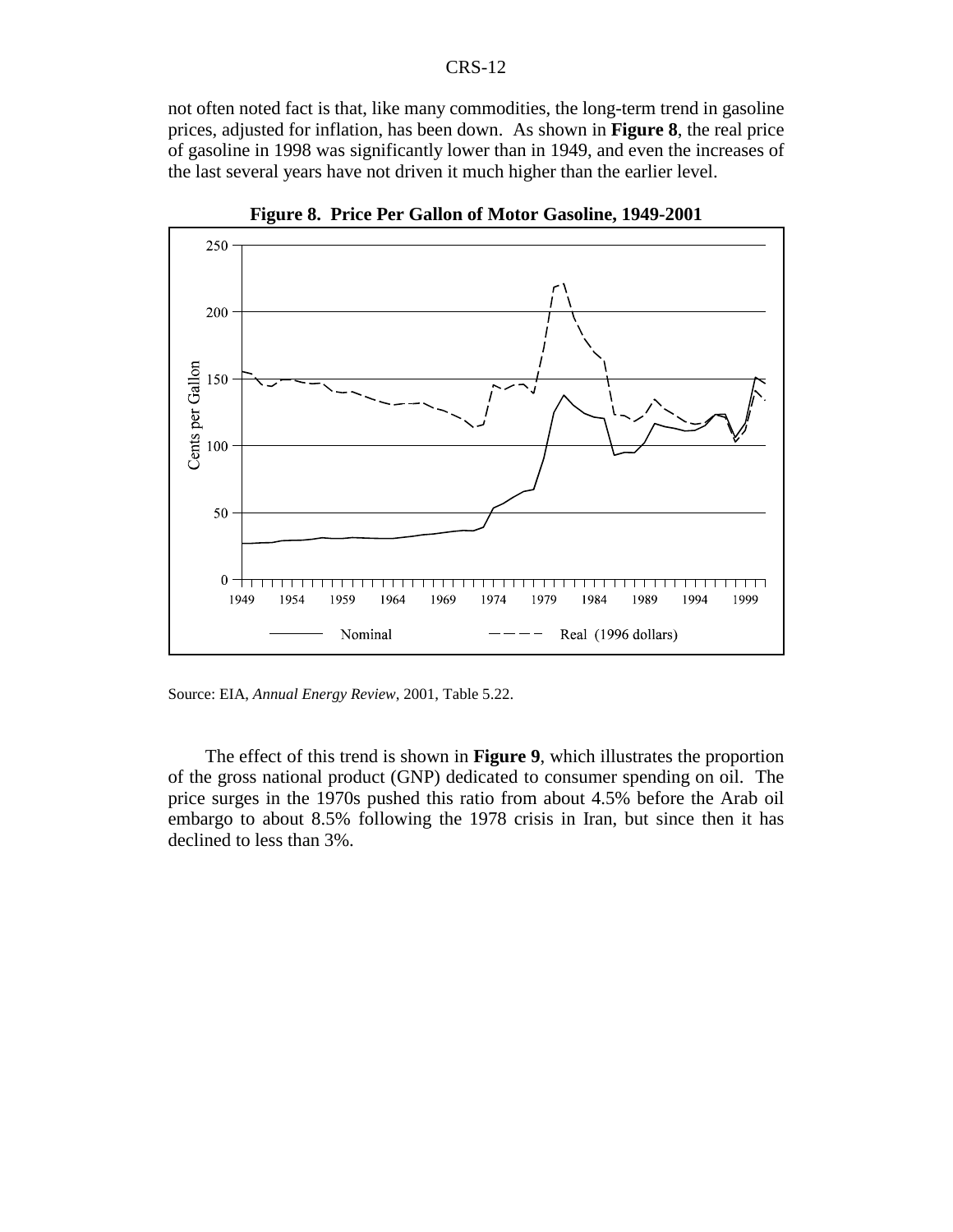



**Figure 9. Consumer Spending on Oil as % of GDP**

Source: EIA, *Annual Energy Review*, 2001, Table 3.4.

## **Short-Term Petroleum Prices**

Before the 1970s much of the oil market operated on long-term contracts, and relatively little was sold at current or spot prices. Since then markets for crude oil and major products such as gasoline and home heating oil have become dominant. Because of the widespread importance of oil in the economy, prices of these commodities are of interest to many sectors besides those directly involved in trading. The price volatility of these markets is shown in the short-term graphs below. **Figure 10** presents spot prices for crude oil and gasoline, and **Figure 11** shows heating oil prices.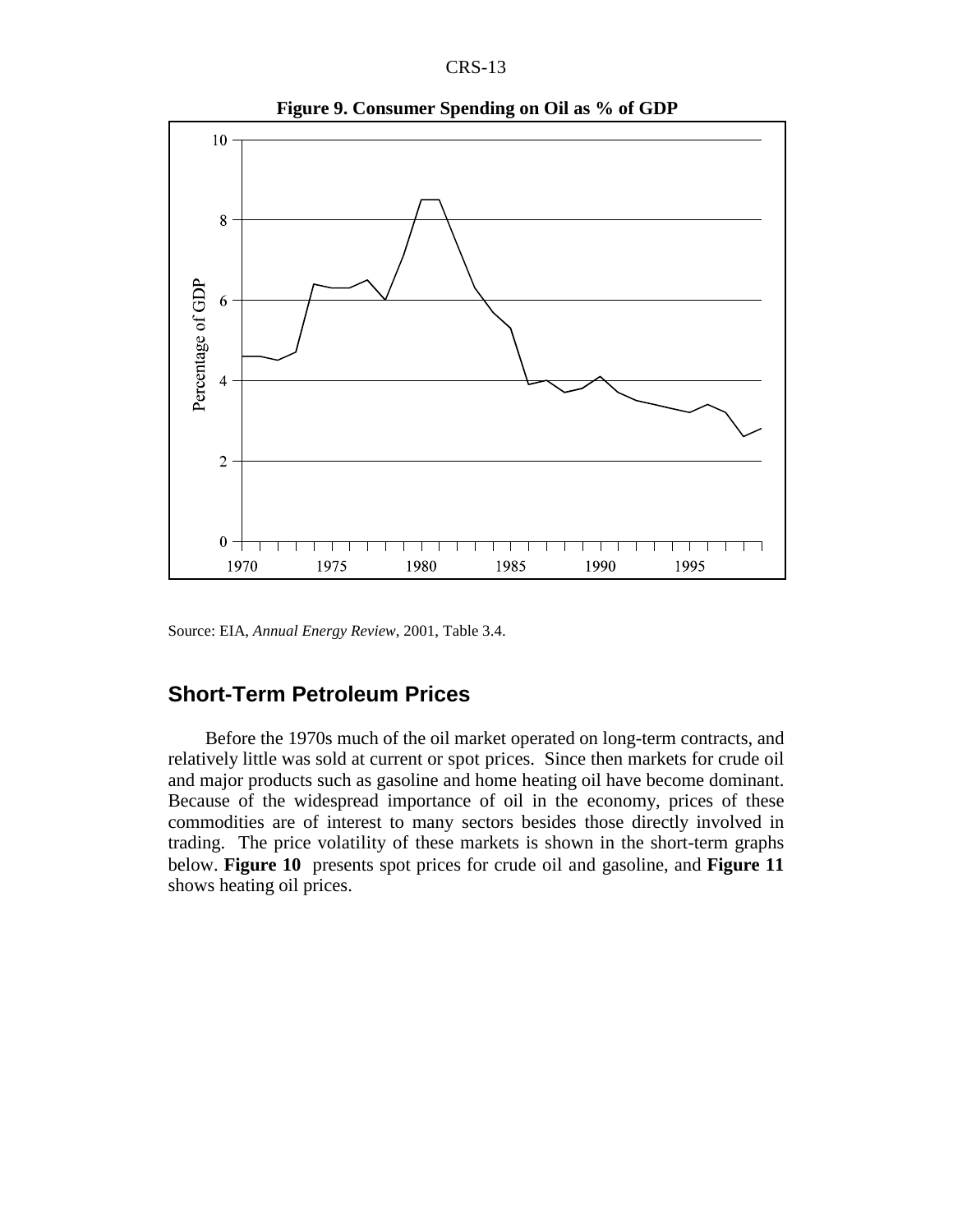

**Figure 10. Daily Crude Oil and Wholesale Gasoline Spot Prices, Dec. 2001-July 2003**

Source: EIA, *Weekly Petroleum Status Report*, July 16, 2003, Table 14.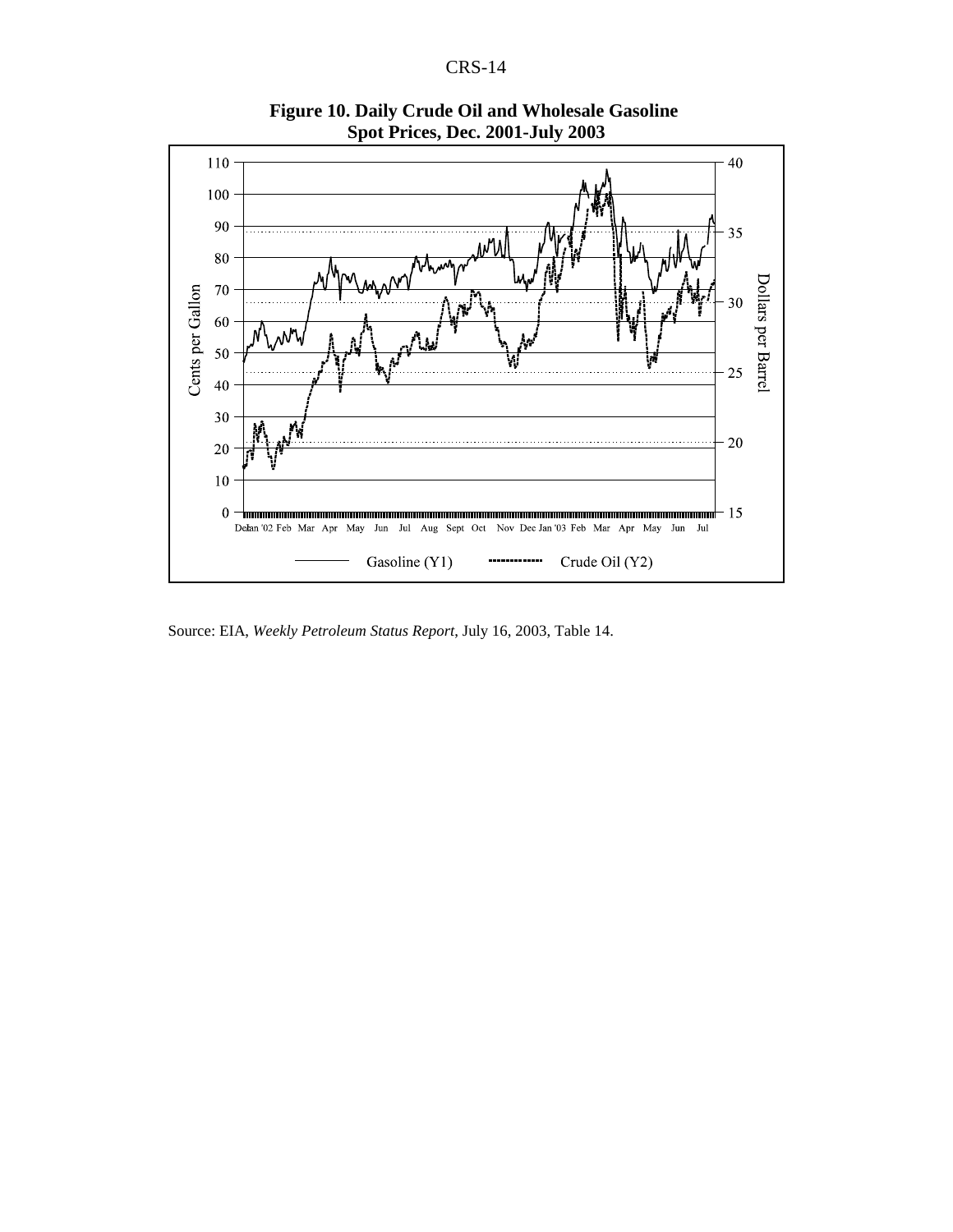

**Figure 11. Daily Wholesale Heating Oil Spot Prices, Dec. 2001-July 2003**

Source: EIA, *Weekly Petroleum Status Report*, July 16, 2003, Table 14.

The values shown in these figures are wholesale prices excluding taxes, which vary for different states. **Table 7** lists the gasoline and diesel fuel tax rates imposed by each state per gallon of motor fuel, exclusive of local taxes, various environmental taxes and fees, and license and inspection fees." The federal tax on gasoline is currently 18.4 cents per gallon.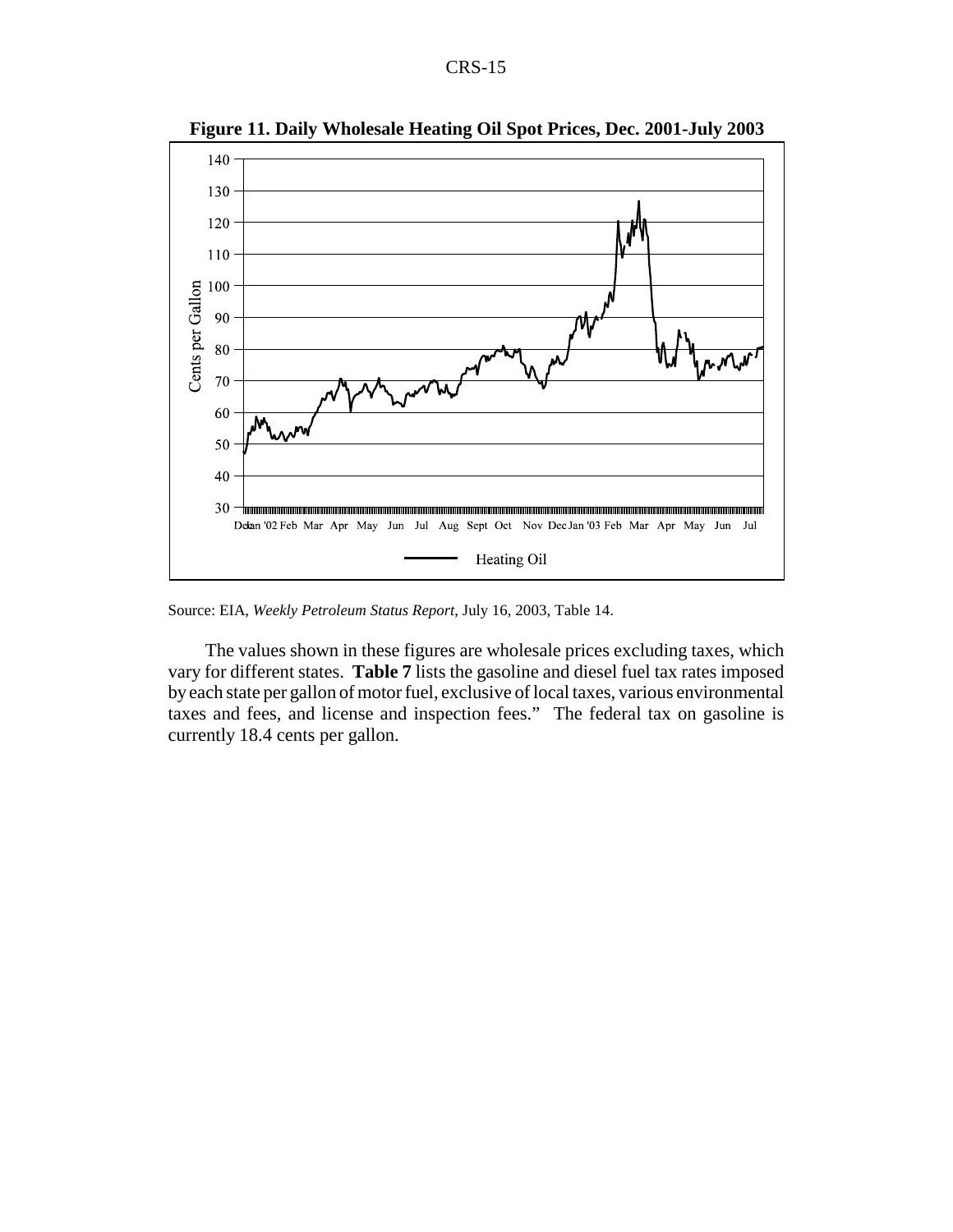| Cents per Gallon Tax                                                                                                                                                                                                                                                                                                                          |                   |                |                 |              |  |  |
|-----------------------------------------------------------------------------------------------------------------------------------------------------------------------------------------------------------------------------------------------------------------------------------------------------------------------------------------------|-------------------|----------------|-----------------|--------------|--|--|
| <b>State</b>                                                                                                                                                                                                                                                                                                                                  | Gasoline          | note           | Diesel          | note         |  |  |
| Alabama                                                                                                                                                                                                                                                                                                                                       | 16¢               |                | 17¢             |              |  |  |
| Alaska                                                                                                                                                                                                                                                                                                                                        | 8¢                |                | 8¢              |              |  |  |
| Arizona                                                                                                                                                                                                                                                                                                                                       | 18¢               |                | 18¢             |              |  |  |
| Arkansas                                                                                                                                                                                                                                                                                                                                      | 21.5¢             |                | 22.5¢           |              |  |  |
| California                                                                                                                                                                                                                                                                                                                                    | 18¢               | $\mathbf{1}$   | 18¢             | $\mathbf{1}$ |  |  |
| Colorado                                                                                                                                                                                                                                                                                                                                      | 22¢               |                | $20.5\phi$      |              |  |  |
| Connecticut                                                                                                                                                                                                                                                                                                                                   | 25¢               |                | 26¢             |              |  |  |
| Delaware                                                                                                                                                                                                                                                                                                                                      | 23¢               |                | 22¢             |              |  |  |
| District of Columbia                                                                                                                                                                                                                                                                                                                          | 20¢               |                | 20¢             |              |  |  |
| Florida                                                                                                                                                                                                                                                                                                                                       | 13.9¢             | $\overline{2}$ | 26.4¢           | 2            |  |  |
| Georgia                                                                                                                                                                                                                                                                                                                                       | $7.5\phi$         | 3              | $7.5\phi$       | 3            |  |  |
| Hawaii                                                                                                                                                                                                                                                                                                                                        |                   |                |                 |              |  |  |
| Hawaii County                                                                                                                                                                                                                                                                                                                                 | 24.8 <sub>c</sub> | $\overline{4}$ | 24.8¢           |              |  |  |
| Honolulu County                                                                                                                                                                                                                                                                                                                               | 32.5¢             | $\overline{4}$ | 32.5¢           |              |  |  |
| Kauai County                                                                                                                                                                                                                                                                                                                                  | $29\mathcal{C}$   | $\overline{4}$ | 29 <sub>¢</sub> |              |  |  |
| Maui County                                                                                                                                                                                                                                                                                                                                   | 29¢               | $\overline{4}$ | 29¢             |              |  |  |
| Idaho                                                                                                                                                                                                                                                                                                                                         | 25¢               |                | 25¢             |              |  |  |
| Illinois                                                                                                                                                                                                                                                                                                                                      | 19¢               | 5              | 21.5¢           | 5            |  |  |
| Indiana                                                                                                                                                                                                                                                                                                                                       | 15¢               | 6              | 16¢             |              |  |  |
| Iowa                                                                                                                                                                                                                                                                                                                                          | $20.1\phi$        |                | 22.5¢           |              |  |  |
| Kansas                                                                                                                                                                                                                                                                                                                                        | 23¢               | $\tau$         | 25¢             | 7            |  |  |
| Kentucky                                                                                                                                                                                                                                                                                                                                      | 15¢               | $8\,$          | 12¢             | 8            |  |  |
| Louisiana                                                                                                                                                                                                                                                                                                                                     | 20¢               |                | 20¢             |              |  |  |
| Maine                                                                                                                                                                                                                                                                                                                                         | $22\mathcal{C}$   |                | 23¢             |              |  |  |
| 24.25¢<br>Maryland<br>23.5¢                                                                                                                                                                                                                                                                                                                   |                   |                |                 |              |  |  |
| Massachusetts<br>21¢<br>21¢                                                                                                                                                                                                                                                                                                                   |                   |                |                 |              |  |  |
| Michigan<br>15¢<br>19¢                                                                                                                                                                                                                                                                                                                        |                   |                |                 |              |  |  |
| Minnesota                                                                                                                                                                                                                                                                                                                                     | 20¢               |                | 20¢             |              |  |  |
| Notes:                                                                                                                                                                                                                                                                                                                                        |                   |                |                 |              |  |  |
| 1. California: The tax rates could be increased if the federal fuel tax rate is reduced and federal financial<br>allocations to California for highway and exclusive public mass transit guideway purposes are<br>reduced or eliminated correspondingly.<br>2. Florida: Rates include an additional fuel tax adjusted annually for inflation. |                   |                |                 |              |  |  |
| 3. Georgia: An additional tax is levied at the rate of 3% of the retail sale price.                                                                                                                                                                                                                                                           |                   |                |                 |              |  |  |
| 4. Hawaii: Rates are combined state and county rates. The state rate is 16¢ per gallon.                                                                                                                                                                                                                                                       |                   |                |                 |              |  |  |
| 5. Illinois: The rates imposed represent the basic motor fuel tax rate and the additional tax on diesel fuel<br>used to operate motor vehicles in the state. An additional, variable rate applies to interstate motor                                                                                                                         |                   |                |                 |              |  |  |
| carriers. Until $1/1/13$ , an additional tax of 0.3¢ per gallon is imposed on receivers of motor fuel,<br>aviation fuels, home heating oil and kerosene, but excluding liquefied petroleum gases.                                                                                                                                             |                   |                |                 |              |  |  |
| 6. Indiana: Effective January 1, 2003, the gasoline tax increases to $18¢$ per gallon.                                                                                                                                                                                                                                                        |                   |                |                 |              |  |  |
| 7. Kansas: Effective July 1, 2003, until July 1, 2020, the gasoline tax rate will be 24¢ per gallon and the<br>diesel fuel tax rate will be 26¢ per gallon.                                                                                                                                                                                   |                   |                |                 |              |  |  |
| 8. Kentucky: The tax is imposed at 9% of average wholesale price plus a supplemental highway user<br>motor fuel tax computed to reflect decreases in the average wholesale price of gasoline.                                                                                                                                                 |                   |                |                 |              |  |  |
| 9. Michigan: $9¢$ per gallon when used in commercial vehicles. $21¢$ per gallon for motor carrier fuel.                                                                                                                                                                                                                                       |                   |                |                 |              |  |  |
|                                                                                                                                                                                                                                                                                                                                               |                   |                |                 |              |  |  |

| Table 7. State and Local Retail Gasoline Taxes |  |  |
|------------------------------------------------|--|--|
|------------------------------------------------|--|--|

Source: CCH-EXP, STATE-TAX-GUIDE ¶40-100, Table of Rates, Dec. 2002.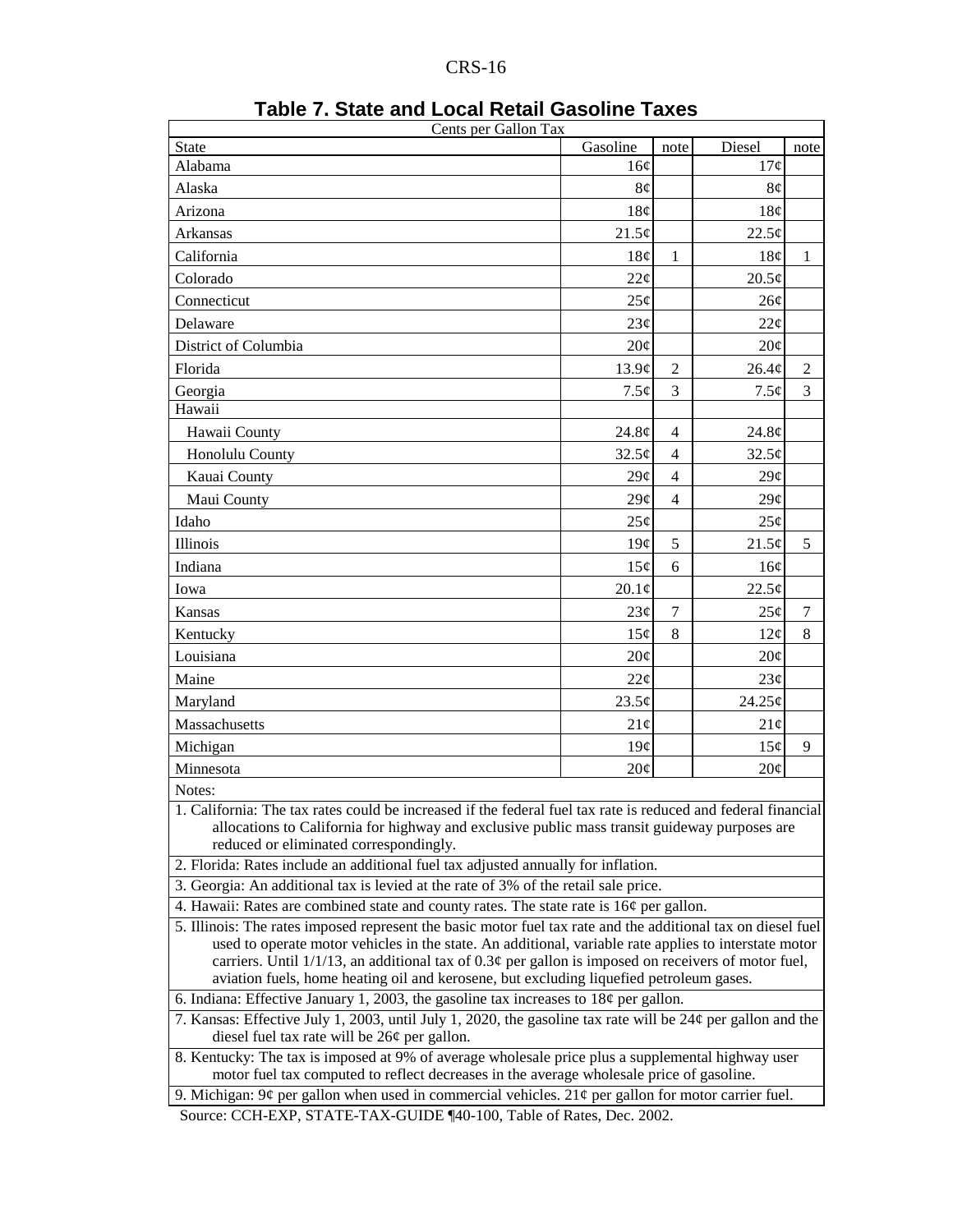| Cents per Gallon Tax                                                                                                                                                                                                                                                                                                                                          |                   |      |                 |      |  |  |
|---------------------------------------------------------------------------------------------------------------------------------------------------------------------------------------------------------------------------------------------------------------------------------------------------------------------------------------------------------------|-------------------|------|-----------------|------|--|--|
| State                                                                                                                                                                                                                                                                                                                                                         | Gasoline          | note | Diesel          | note |  |  |
| Mississippi                                                                                                                                                                                                                                                                                                                                                   | 18 <sub>c</sub>   |      | 18 <sub>c</sub> |      |  |  |
| Missouri                                                                                                                                                                                                                                                                                                                                                      | 17¢               |      | 17¢             |      |  |  |
| Montana                                                                                                                                                                                                                                                                                                                                                       | 27¢               |      | 27¢             |      |  |  |
| Nebraska                                                                                                                                                                                                                                                                                                                                                      | 24.5¢             | 10   | 24.5¢           | 10   |  |  |
| Nevada                                                                                                                                                                                                                                                                                                                                                        | 23¢               | 11   | 27¢             | 11   |  |  |
| New Hampshire                                                                                                                                                                                                                                                                                                                                                 | 18¢               |      | 18¢             |      |  |  |
| New Jersey                                                                                                                                                                                                                                                                                                                                                    | $10.5\textdegree$ |      | 13.5¢           |      |  |  |
| New Mexico                                                                                                                                                                                                                                                                                                                                                    | 17¢               | 12   | 18¢             |      |  |  |
| New York                                                                                                                                                                                                                                                                                                                                                      | 8¢                | 13   | $8\phi$         | 13   |  |  |
| North Carolina                                                                                                                                                                                                                                                                                                                                                | 22.1¢             | 14   | 22.1¢           | 14   |  |  |
| North Dakota                                                                                                                                                                                                                                                                                                                                                  | 21¢               |      | 21¢             |      |  |  |
| Ohio                                                                                                                                                                                                                                                                                                                                                          | 22¢               |      | $22\mathcal{C}$ |      |  |  |
| Oklahoma                                                                                                                                                                                                                                                                                                                                                      | 16¢               |      | 13¢             |      |  |  |
| Oregon                                                                                                                                                                                                                                                                                                                                                        | 24¢               |      | 24¢             |      |  |  |
| Pennsylvania                                                                                                                                                                                                                                                                                                                                                  | 26.6¢             |      | 31.8¢           |      |  |  |
| Rhode Island                                                                                                                                                                                                                                                                                                                                                  | 30¢               |      | 30¢             |      |  |  |
| South Carolina                                                                                                                                                                                                                                                                                                                                                | 16¢               |      | 16¢             |      |  |  |
| South Dakota                                                                                                                                                                                                                                                                                                                                                  | 22¢               |      | 22¢             |      |  |  |
| Tennessee                                                                                                                                                                                                                                                                                                                                                     | 21.4¢             | 15   | 18.4¢           | 15   |  |  |
| Texas                                                                                                                                                                                                                                                                                                                                                         | 20¢               |      | 20¢             |      |  |  |
| Utah                                                                                                                                                                                                                                                                                                                                                          | 24.5¢             | 16   | 24.5¢           | 16   |  |  |
| Vermont                                                                                                                                                                                                                                                                                                                                                       | 20¢               |      | 25¢             | 17   |  |  |
| Virginia                                                                                                                                                                                                                                                                                                                                                      | $17.5\phi$        |      | 16¢             |      |  |  |
| Washington                                                                                                                                                                                                                                                                                                                                                    | 23¢               |      | 23¢             |      |  |  |
| West Virginia                                                                                                                                                                                                                                                                                                                                                 | $20.5\phi$        | 18   | $20.5\phi$      | 18   |  |  |
| Wisconsin                                                                                                                                                                                                                                                                                                                                                     | 28.1¢             |      | 28.1¢           |      |  |  |
| Wyoming                                                                                                                                                                                                                                                                                                                                                       | 14¢               |      | 14¢             |      |  |  |
| Notes:                                                                                                                                                                                                                                                                                                                                                        |                   |      |                 |      |  |  |
| 10. Nebraska: The figure includes an additional tax based on the statewide average cost of fuel plus a<br>second additional tax of $2\phi$ per gallon and an "ethanol tax adjustment."                                                                                                                                                                        |                   |      |                 |      |  |  |
| 11. Nevada: The motor fuel tax rate includes a 1¢-per-gallon mandated county tax and a 1.75¢<br>-per-gallon tax that is levied by all counties. An additional tax will be levied if the federal tax on<br>fuel is reduced or discontinued. The amount of the additional tax will be equal to the federal tax<br>reduction, but not to exceed $4¢$ per gallon. |                   |      |                 |      |  |  |
| 12. New Mexico: Rate decreased to $16¢$ per gallon, effective July 1, 2003, or the July 1 or January 1<br>immediately following an earlier date on which the obligations for payment of principal and<br>interest on the series 1993 state highway debentures have been defeased.                                                                             |                   |      |                 |      |  |  |
| 13. New York: Does not include the excise tax, petroleum business tax, petroleum testing fee, spill tax,<br>and pre-paid sales tax.                                                                                                                                                                                                                           |                   |      |                 |      |  |  |
| 14. North Carolina: Includes an additional tax based on average wholesale price of motor fuel.                                                                                                                                                                                                                                                                |                   |      |                 |      |  |  |
| 15. Tennessee: Plus an optional $1¢$ -per-gallon special tax imposed by certain counties.                                                                                                                                                                                                                                                                     |                   |      |                 |      |  |  |
| 16. Utah: An environmental surcharge of one-half cent per gallon is imposed on all petroleum sold.                                                                                                                                                                                                                                                            |                   |      |                 |      |  |  |
| 17. Vermont: Licensed users pay diesel fuel tax rate for vehicles of less than 26,001 lbs. and 25 $\varphi$ per<br>gallon on diesel fuel for vehicles weighing 26,001 lbs. or more.                                                                                                                                                                           |                   |      |                 |      |  |  |
| 18. West Virginia: Tax rate reduced to $15.5\phi$ per gallon on August 1, 2007.                                                                                                                                                                                                                                                                               |                   |      |                 |      |  |  |

| Table 7. State and Local Retail Gasoline Taxes (continued) |  |
|------------------------------------------------------------|--|
|------------------------------------------------------------|--|

Source: CCH-EXP, STATE-TAX-GUIDE ¶40-100, Table of Rates, Dec. 2002.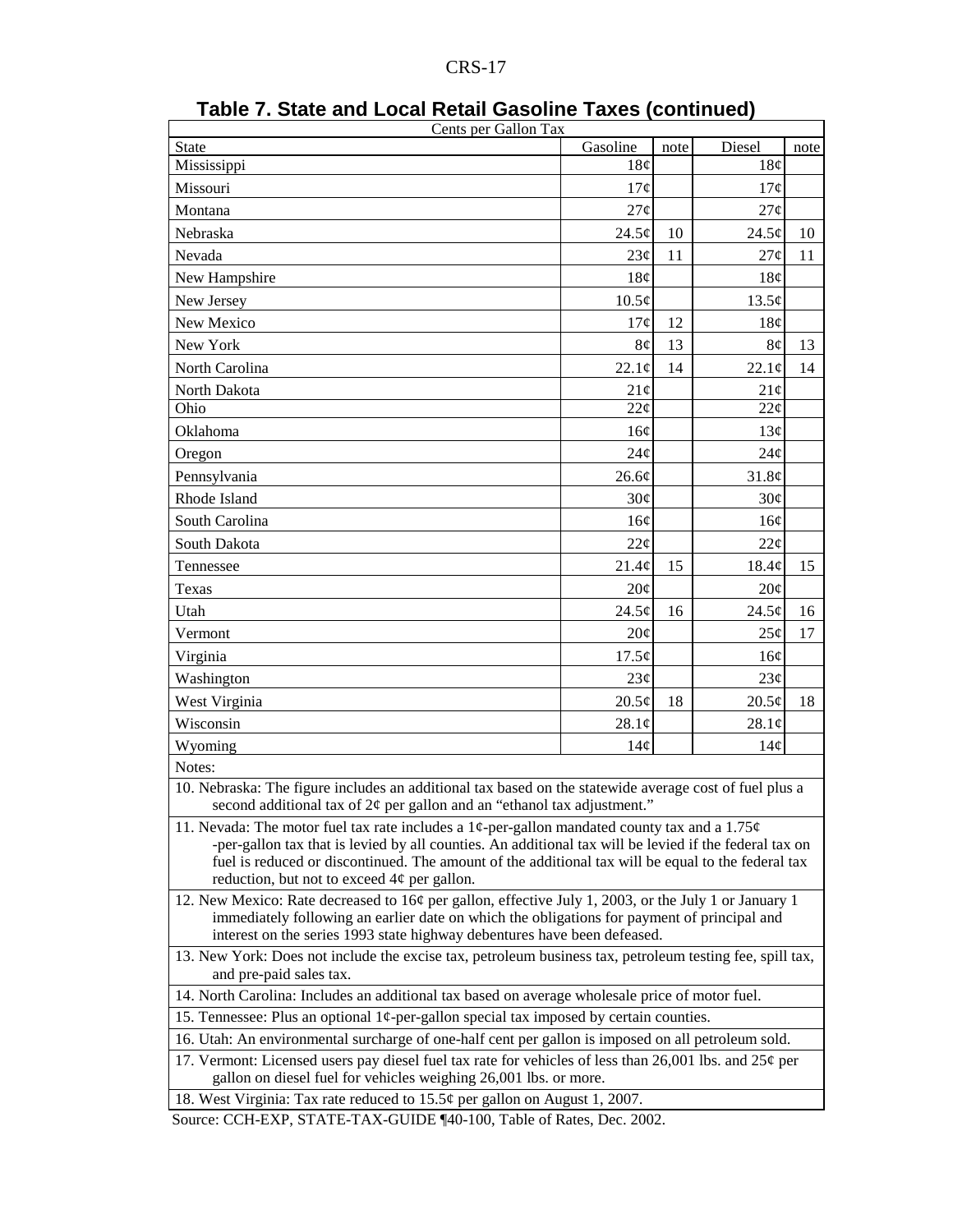## **Electricity**

While overall energy consumption in the United States increased three-fold between 1950 and 2000, electricity consumption increased even more rapidly. Annual power generation at the end of the century was ten times what it was in 1950. **Figure 12** illustrates the trend.



**Figure 12. Electricity Generation by Source, selected years.**

Source: EIA, *Annual Energy Review*, 2001, Table 8.2a.

Throughout this period, coal was used to generate about half the rapidly increasing amount of electricity consumed. Petroleum became briefly important as a source of power generation in the late 1960s because it resulted in lower emissions of air pollutants, but the price surges of the 1970s reversed that trend, and by 2000 only 3% of power generation was oil-fired.

Natural gas generation has a more complicated history. Consumption by the electric power industry increased gradually as access by pipeline became more widespread. With the price surge in oil in the 1970s, demand for gas also increased, but interstate prices were regulated, and gas availability declined. In addition, federal energy policy viewed generation of electricity by gas to be a wasteful use of a diminishing resource. The Fuel Use Act of 1978 prohibited new power generators from using gas and set a timetable for shutting down existing gas-fired plants. Gas prices were later deregulated, resulting in increased production, and the Fuel Use Act was repealed, but in the meantime generation of electricity from gas fell from 24% in 1970 to 12% in 1985. In the 1990s gas became more popular, and by 2000 was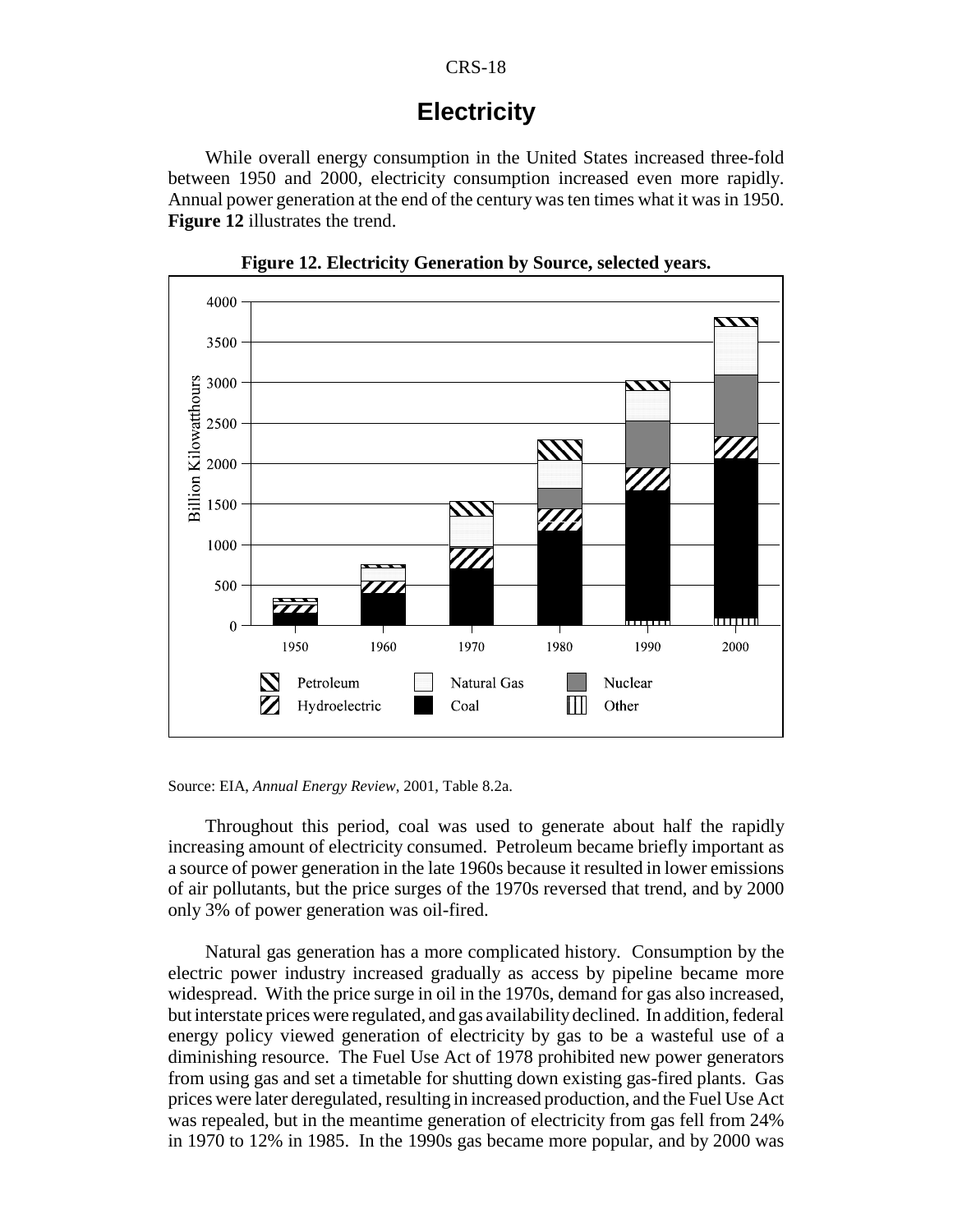supplying 16% of total electric generation. Most capacity additions during the late 1990s were gas fired. The increased demand contributed to high prices in 2000 that were felt particularly in California.

Nuclear power started coming on line in significant amounts in the late 1960s, and by 1975, in the midst of the oil crisis, was supplying 9% of total generation. However, increases in capital costs, construction delays, and public opposition to nuclear power following the Three Mile Island accident in 1979 curtailed expansion of the technology, and many construction projects were cancelled. Continuation of some construction increased the nuclear share of generation to 20% in 1990, where it remains currently, but no new plants are currently under construction or on order.

Construction of major hydroelectric projects has also essentially ceased, and hydropower's share of electricity generation has gradually declined from 30% in 1950 to 15% in 1975 and less than 10% in 2000. However, hydropower remains highly important on a regional basis, as **Table 8** illustrates.



**Figure 13. Capacity Additions 1990-1999**

Source: EIA, *Inventory of Electric Power Plants*, 1990, *Inventory of Electric Utility Power Plants*, 2000, & *Inventory of Nonutility Electric Power Plants*, 2000, Table 2.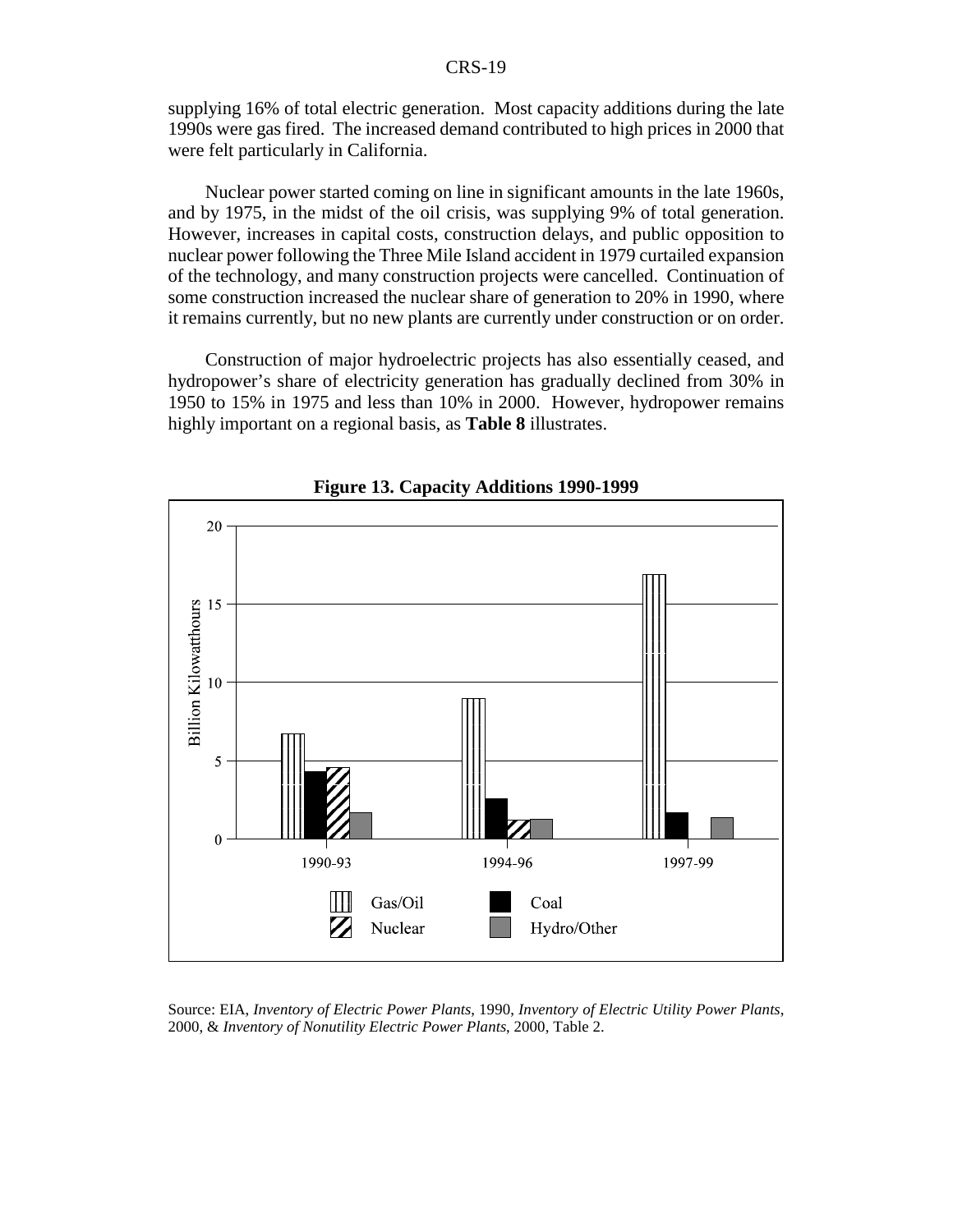|                           |                                      | Percent Generated by: |                |                |         |       |                |
|---------------------------|--------------------------------------|-----------------------|----------------|----------------|---------|-------|----------------|
| Region                    | Total<br>Generation<br>(billion kwh) | Coal                  | Petro-<br>leum | Natural<br>Gas | Nuclear | Hydro | Renew-<br>able |
| New England               | 112.8                                | 18.3                  | 16.3           | 20.1           | 30.4    | 6.3   | 8.6            |
| Middle Atlantic           | 401.7                                | 38.7                  | 4.9            | 14.9           | 33.3    | 6.5   | 1.8            |
| <b>East North Central</b> | 617.3                                | 71.7                  | 0.6            | 4.2            | 22.1    | 0.6   | 0.8            |
| <b>West North Central</b> | 284.5                                | 75.7                  | 0.6            | 2.8            | 15.8    | 4.1   | 1.0            |
| South Atlantic            | 754.8                                | 57.1                  | 5.9            | 7.6            | 26.1    | 1.1   | 2.3            |
| <b>East South Central</b> | 350.6                                | 69.4                  | 1.1            | 4.2            | 19.4    | 3.9   | 2.0            |
| <b>West South Central</b> | 569.1                                | 39.2                  | 0.9            | 45.9           | 11.4    | 1.0   | 1.5            |
| Mountain                  | 325.0                                | 67.3                  | 0.3            | 10.7           | 9.3     | 11.6  | 0.7            |
| Pacific Contiguous        | 367.3                                | 4.3                   | 0.8            | 33.6           | 11.9    | 43.0  | 6.4            |
| Pacific Noncontiguous     | 16.8                                 | 13.0                  | 50.0           | 25.7           | 0.0     | 6.6   | 4.6            |
| U.S. Total                | 3,799.9                              | 51.8                  | 2.9            | 16.1           | 19.8    | 7.2   | 2.2            |

#### **Table 8. Electricity Generation by Region and Fuel, 2000**

Source: EIA, *Electric Power Annual,* 2000, Tables A7- A13.

Sources of power generation vary greatly by region. Hydropower in the Pacific Coast states, for instance, supplies 43% of total generation, and natural gas 34%. In 2000, the combination of a drought-caused shortage of hydropower, a tightening of gas supply, and California's new electric regulatory scheme and market manipulation caused very sharp increases in electricity prices in that region. Other regions are heavily dependent on coal generation: the North Central and East South Central states, as well as the Mountain states, generate more than 65% of their electricity from coal, while other regions such as New England and the Pacific Coast use relatively little coal. The West South Central region generates 46% of its electricity from gas. New England in the 1970s and 1980s was heavily dependent on oilgenerated power; in 2000, despite an increased use of natural gas, oil produced 16% of New England's power, far greater than the national average of 3%.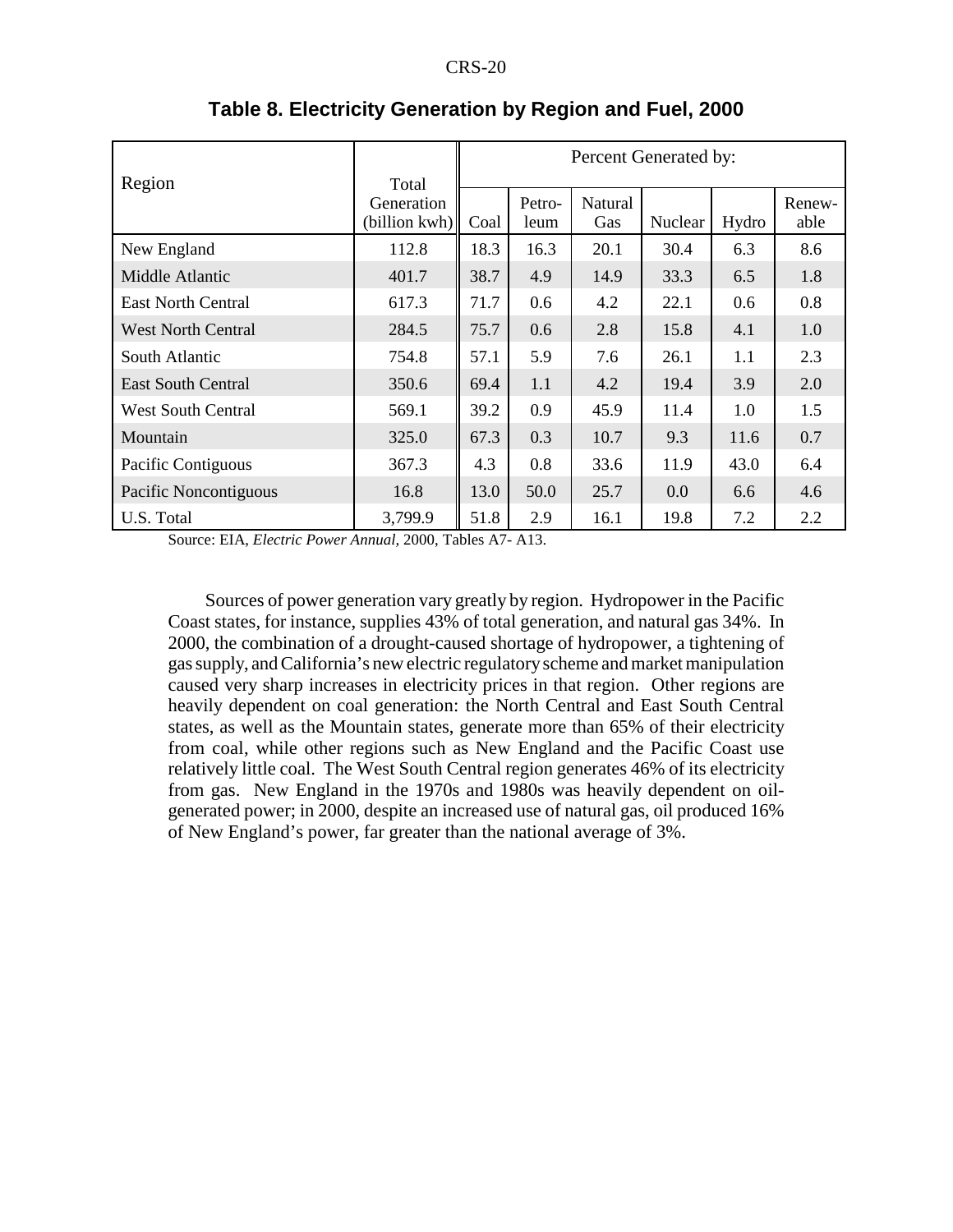| D)<br>x.<br>No. |  |
|-----------------|--|
|-----------------|--|



**Figure 14. Price of Retail Residential Electricity, 1960-2001**

Source: EIA, *Annual Energy Review*, 2001, Table 8.6.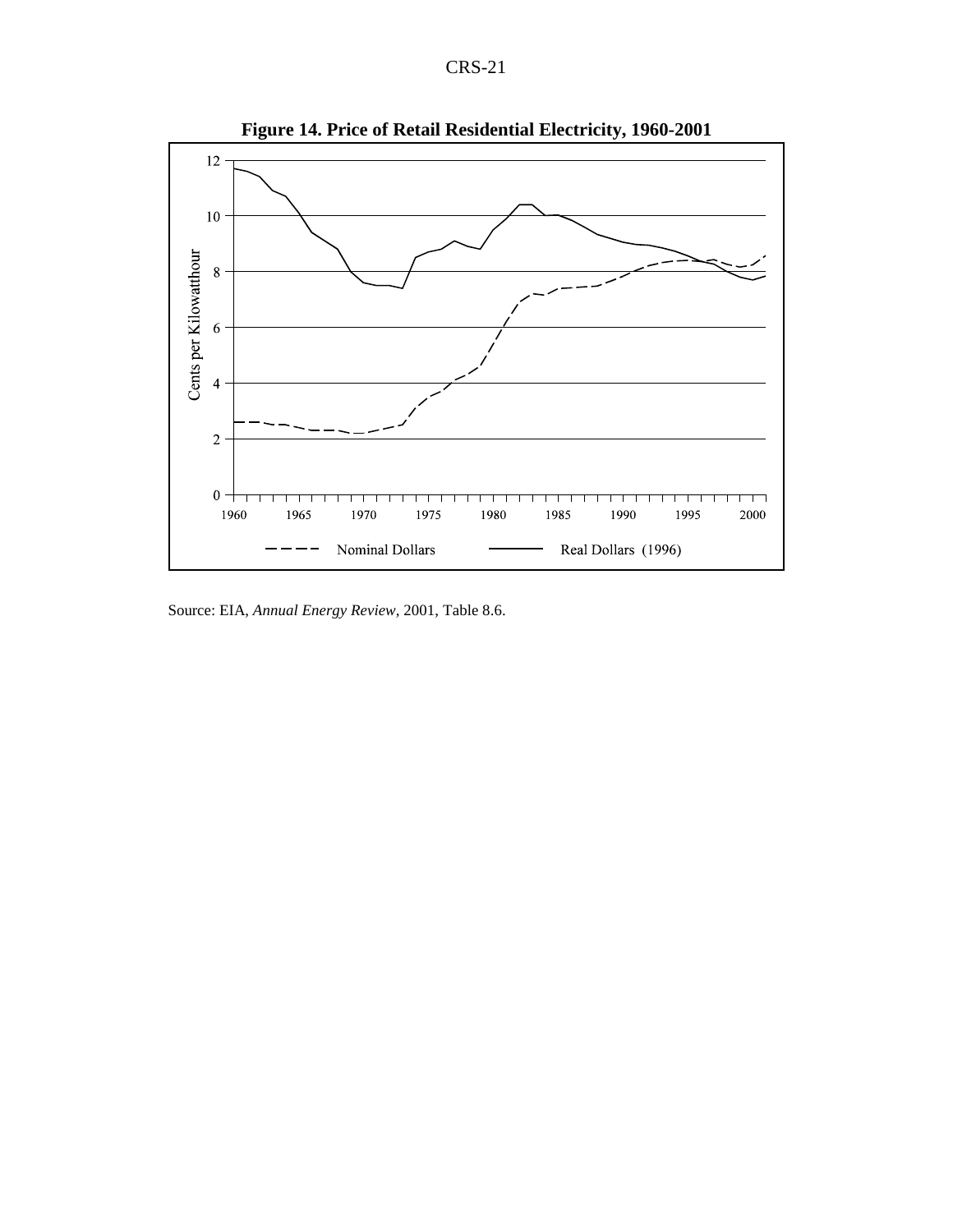## **Other Conventional Energy Resources**

## **Natural Gas**

|      |                                   | Percent Consumed by:       |            |          |  |
|------|-----------------------------------|----------------------------|------------|----------|--|
|      | <b>Total Consumption</b><br>(tcf) | Residential-<br>Commercial | Industrial | Electric |  |
| 1950 | 5.77                              | 27.5%                      | 59.4%      | 10.9%    |  |
| 1955 | 8.69                              | 31.7%                      | 52.2%      | 13.3%    |  |
| 1960 | 11.97                             | 34.5%                      | 48.2%      | 14.4%    |  |
| 1965 | 15.28                             | 35.0%                      | 46.5%      | 15.2%    |  |
| 1970 | 21.14                             | 34.2%                      | 43.8%      | 18.6%    |  |
| 1975 | 19.54                             | 38.0%                      | 42.8%      | 16.2%    |  |
| 1980 | 19.88                             | 37.0%                      | 41.2%      | 18.5%    |  |
| 1985 | 17.28                             | 39.7%                      | 39.7%      | 17.6%    |  |
| 1990 | 19.16                             | 36.6%                      | 43.1%      | 16.9%    |  |
| 1995 | 22.21                             | 35.5%                      | 42.3%      | 19.1%    |  |
| 1997 | 22.74                             | 36.1%                      | 42.7%      | 17.9%    |  |
| 1998 | 22.24                             | 33.8%                      | 42.7%      | 20.6%    |  |
| 1999 | 22.40                             | 34.7%                      | 40.9%      | 21.5%    |  |
| 2000 | 23.46                             | 35.0%                      | 40.0%      | 22.2%    |  |
| 2001 | 22.64                             | 35.6%                      | 38.4%      | 22.2%    |  |
| 2002 | 22.44                             | 35.9%                      | 36.4%      | 24.8%    |  |

**Table 9. Natural Gas Consumption by Sector, 1950-2002**

Source: EIA, *Monthly Energy Review*, June 2003.

Consumption of natural gas was about four times as great in 2000 as it was in 1950. Throughout the period, consumption in the residential and commercial sector grew at about the same rate as total consumption, in the range of 30% to 40% of the total. Consumption for electric power generation increased from about 10% in 1950 to more than 20% at the end of the century.

In part because of increased demand by electric utilities, natural gas prices have become extremely volatile in recent years, as illustrated by Figure 15. For an analysis of the relationship between electricity use and natural gas prices, see the CRS Electronic Briefing Book report, *Effects of Natural Gas Prices on Electricity*, [http://www.congress.gov/brbk/html/ebele29.html].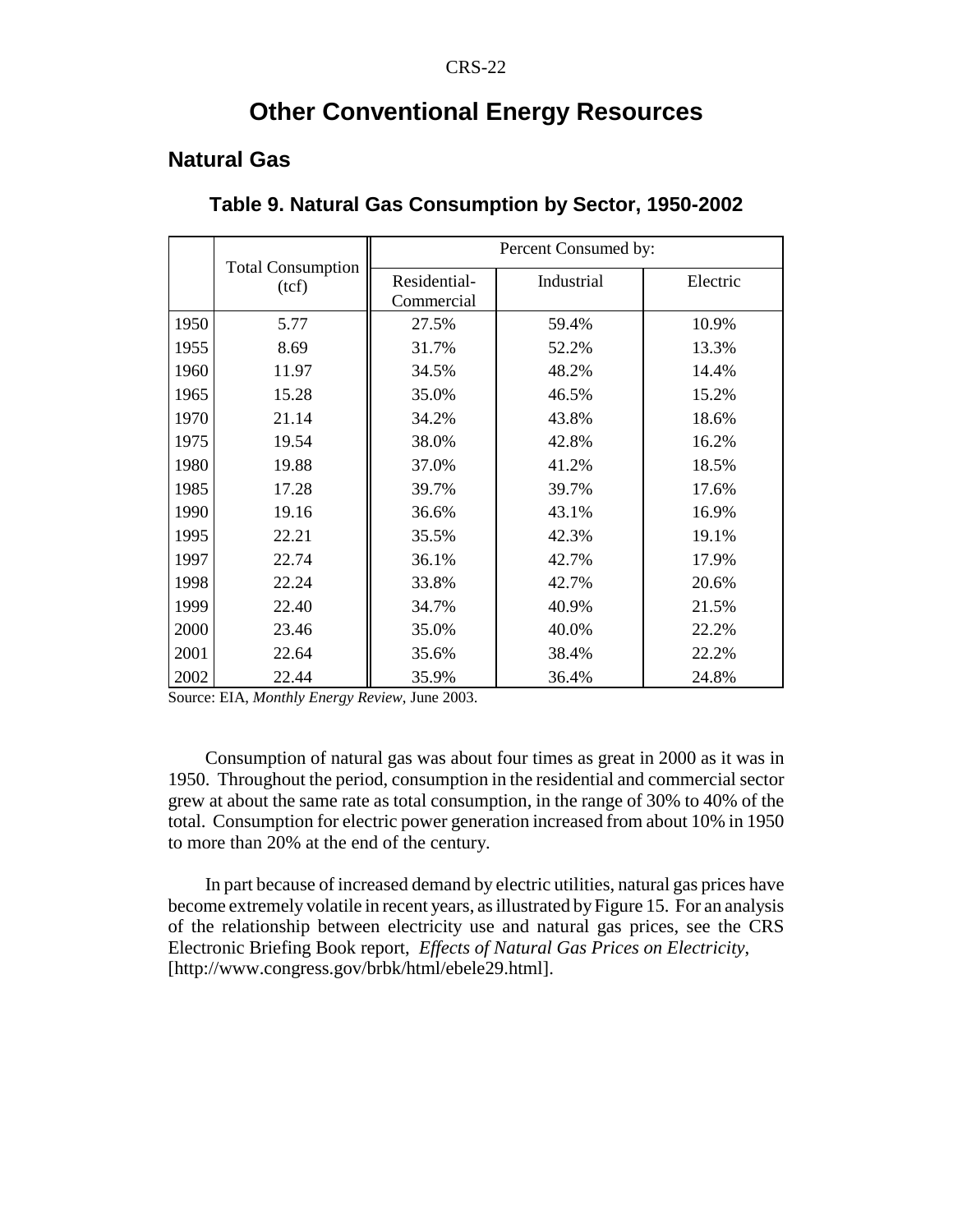

**Figure 15. Natural Gas Prices to Electric Utilities, 1978 - 2002**

Source: EIA, *Monthly Energy Review*, June, 2003, Table 9.11.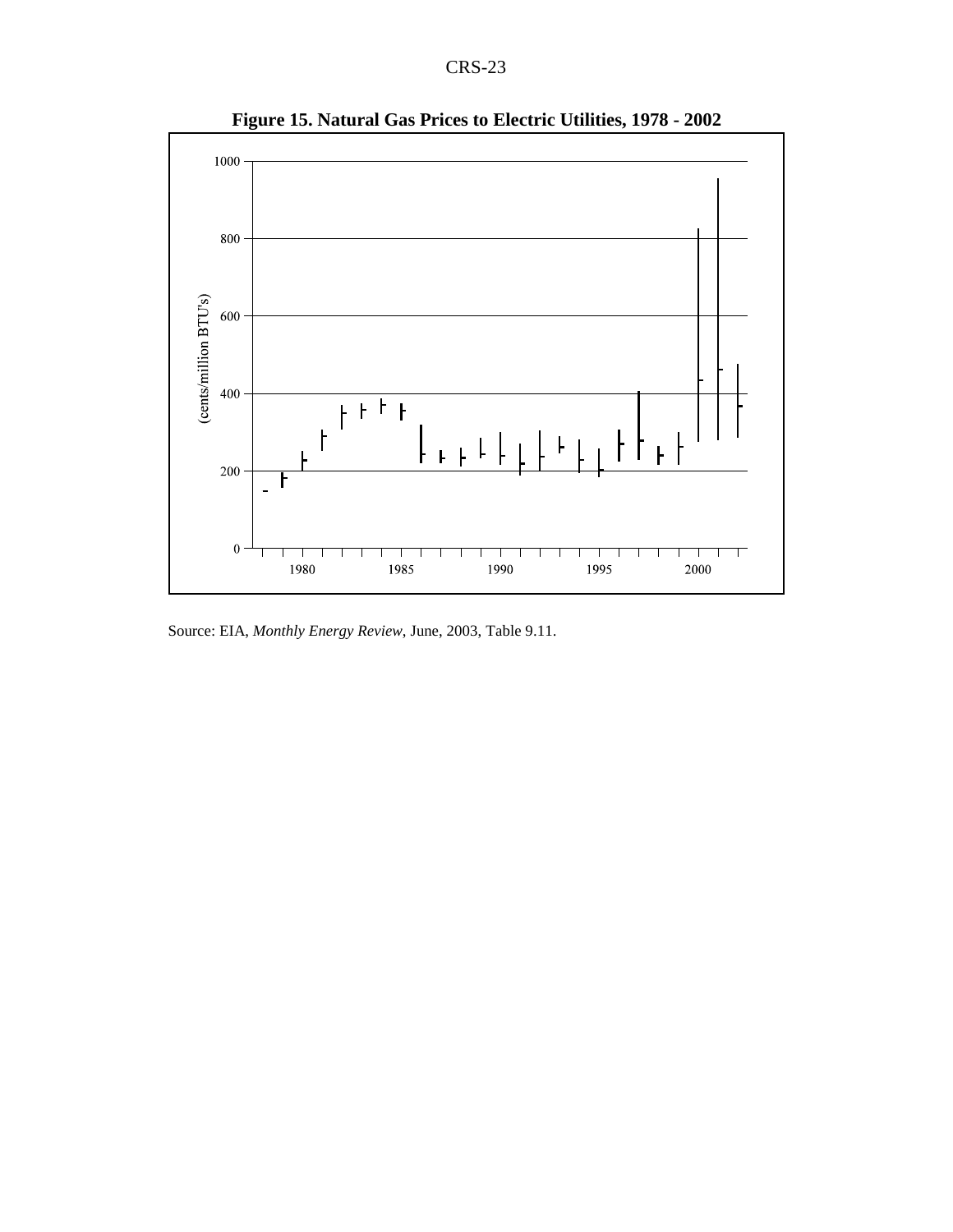### **Coal**

|      |                                            | Percent Consumed by:       |            |                |          |  |
|------|--------------------------------------------|----------------------------|------------|----------------|----------|--|
|      | <b>Total Consumption</b><br>(Million Tons) | Residential-<br>Commercial | Industrial | Transportation | Electric |  |
| 1950 | 494.1                                      | 23.2%                      | 45.5%      | 12.8%          | 18.6%    |  |
| 1955 | 447.0                                      | 15.3%                      | 48.7%      | 3.8%           | 32.2%    |  |
| 1960 | 398.1                                      | 10.3%                      | 44.6%      | 0.8%           | 44.4%    |  |
| 1965 | 472.0                                      | 5.4%                       | 42.6%      | $0.1\%$        | 51.9%    |  |
| 1970 | 523.2                                      | 3.1%                       | 35.7%      | $0.1\%$        | 61.2%    |  |
| 1975 | 562.6                                      | 1.7%                       | 26.2%      |                | 72.2%    |  |
| 1980 | 702.7                                      | 0.9%                       | 18.1%      |                | 81.0%    |  |
| 1985 | 818.0                                      | 1.0%                       | 14.2%      |                | 84.8%    |  |
| 1990 | 902.9                                      | 0.7%                       | 12.8%      |                | 86.5%    |  |
| 1995 | 962.1                                      | 0.6%                       | 11.0%      |                | 88.4%    |  |
| 2000 | 1084.1                                     | 0.4%                       | 8.7%       |                | 90.9%    |  |

**Table 10. Coal Consumption by Sector, 1950-2000**

Source: EIA, *Annual Energy Review*, 2001.

Consumption of coal about doubled in the half century from 1950 to 2000, but during that period coal as an energy source changed from a widely used resource to a single-use fuel for generating electricity. In 1950 the residential and commercial sector consumed almost a quarter of total coal consumed; by 1980 less than 1% of coal went to that sector. In transportation, steam locomotives (and some coal-fired marine transportation) consumed 13% of coal; by 1970 they were all replaced with diesel-burning or electric engines. Industry consumed 46% of coal in 1950; in 2000 less than 10% of coal was consumed by that sector. Meanwhile, the electric power sector, which consumed less than 20% of the half-billion tons of coal burned in 1950, used more than 90% of the billion tons consumed in 2000.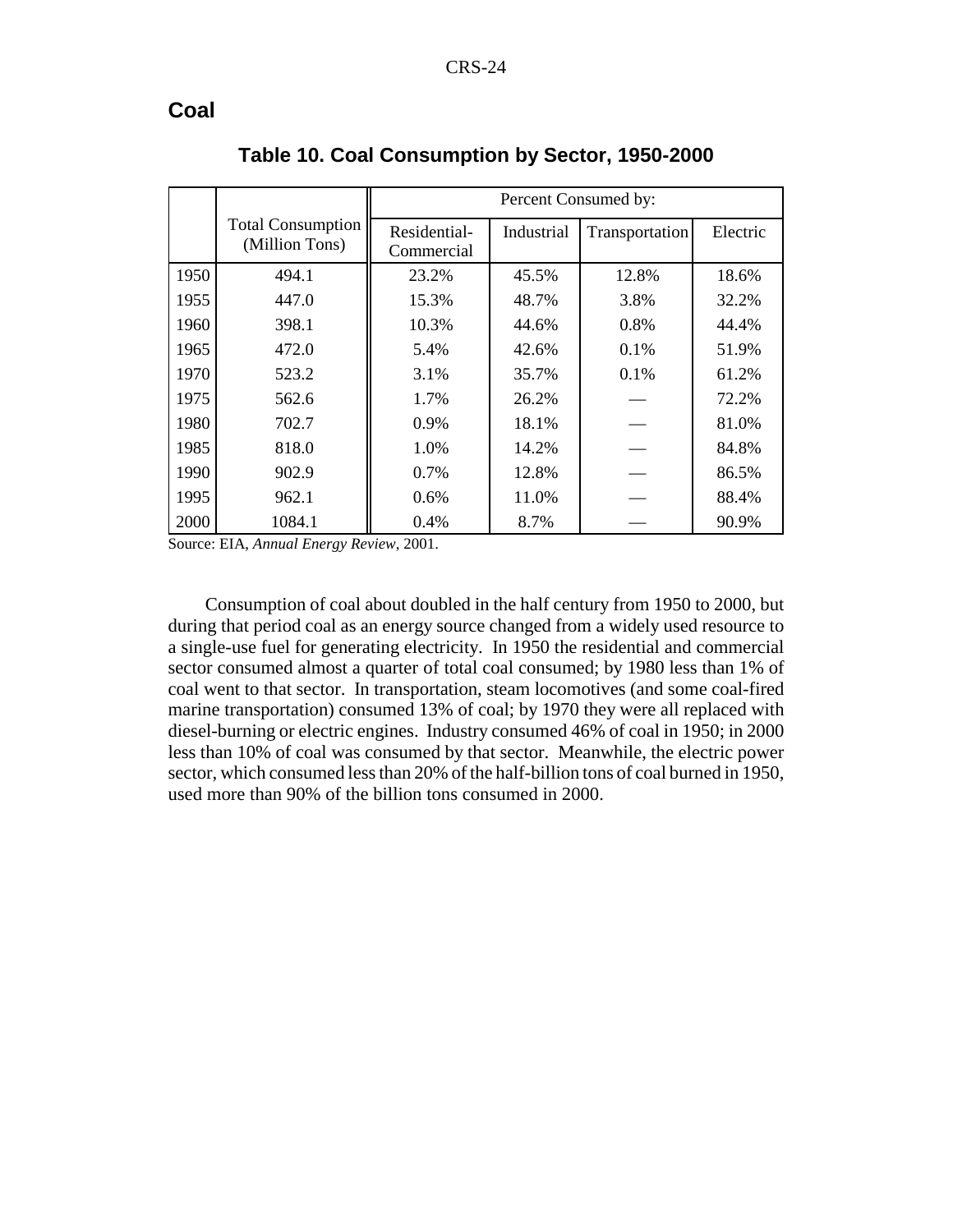## **Conservation and Energy Efficiency**

#### **Vehicle Fuel Economy**

Energy efficiency has been a popular goal of policy makers in responding to the repeated energy crises of recent decades, and efforts to reduce the energy intensity of a broad spectrum of economic activities have been made both at the government and private level. Because of the transportation sector's near total dependence on vulnerable oil supplies, improving the efficiency of motor vehicles has been of particular interest. (For an analysis of legislative policies to improve vehicle fuel economy, see CRS Issue Brief IB90122, *Automobile and Light Truck Fuel Economy: The CAFE Standards.*) **Figure 16** illustrates the trends in this effort for passenger cars and for light trucks, vans and sport utility vehicles, as well as the general lack of improvement in heavy trucks.



**Figure 16. Motor Vehicle Fuel Rates, 1973-2000**



Further analysis by the Environmental Protection Agency (EPA) indicates that light vehicle fuel economy has declined on average between 1988 and 2003. This is largely because of increased weight, higher performance, and a higher proportion of sports utility vehicles and light trucks sold. In 2003, SUVs, pickups and vans comprised 48 percent of all sales, more than twice their market share in 1983. (The EPA study is available online at www.epa.gov/otaq/fetrends.htm.)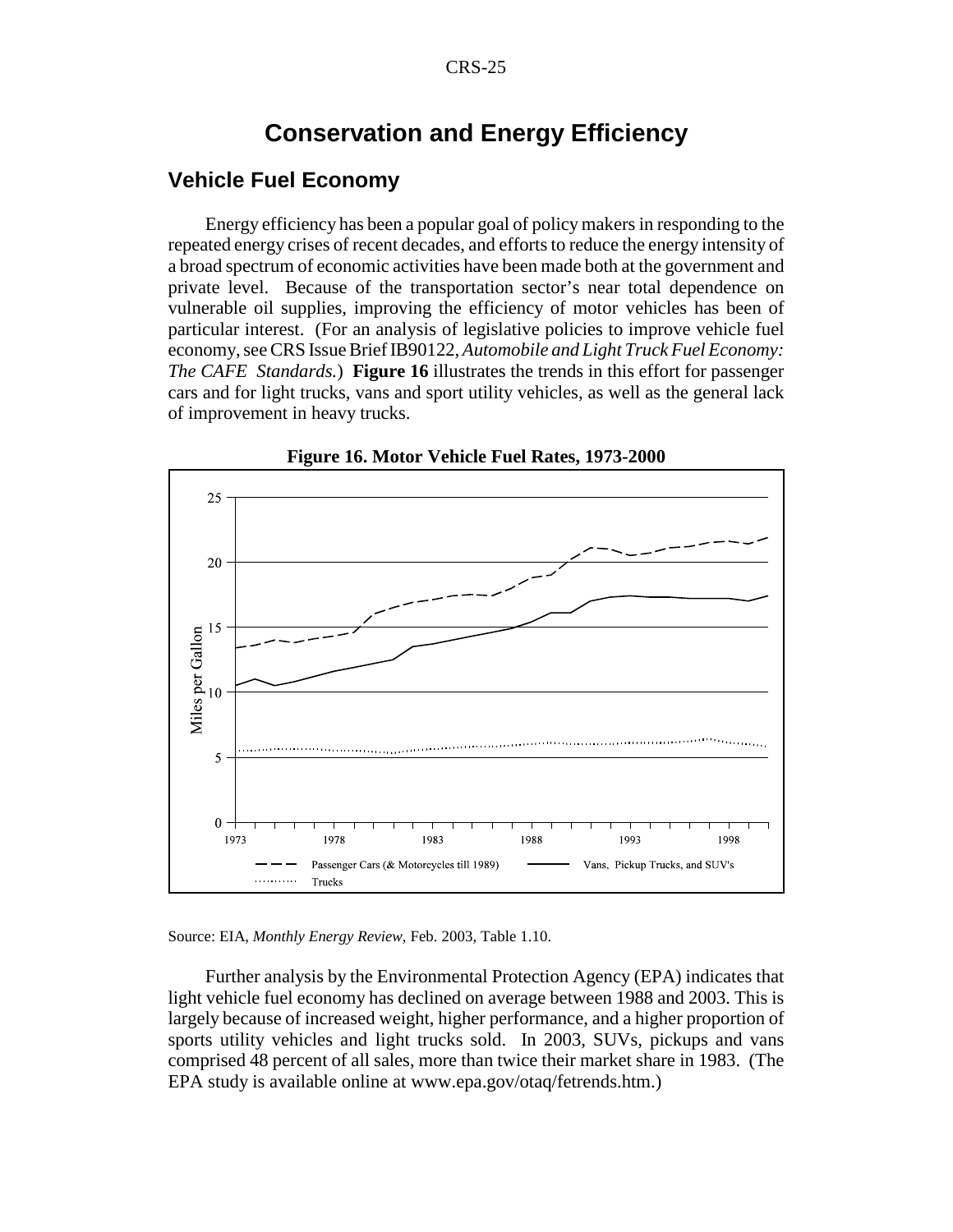#### **Energy Consumption and GDP**

A frequent point of concern in formulating energy policy is the relationship between economic growth and energy use. It seems obvious that greater economic activity would bring with it increased energy consumption, although many other factors affecting consumption make the short term relationship highly variable. Over a longer period, for some energy-related activities, however, the relationship with economic growth has been essentially level. For the period from 1973 to 2001, for instance, consumption of electricity remained close to 0.45 kwh per constant dollar of GDP. Similarly, the number of miles driven by all vehicles was close to 3 miles per constant dollar of GDP throughout the same period.

In the case of oil and gas, however, a remarkable drop took place in the ratio of consumption to economic growth following the price spikes and supply disruptions, as illustrated in **Figure 17.** Consumption of oil and gas declined from 14,000 Btus per constant dollar of GDP in 1973 to a little more than 8,000 in 1985, and continued to decline at a slower rate for the rest of the century.



**Figure 17. Oil & Gas Consumption per Dollar of GDP, 1973-2001**

Source: EIA, *Monthly Energy Review*, Feb. 2003, Table 1.9.

During the earlier period, oil and gas consumption actually declined 15% while GDP, despite many economic problems with inflation and slow growth, was increasing by 44%. (See **Figure 18**.) During the period 1986 to 2001, oil and gas consumption increased by about 23%, while GDP increased 51%.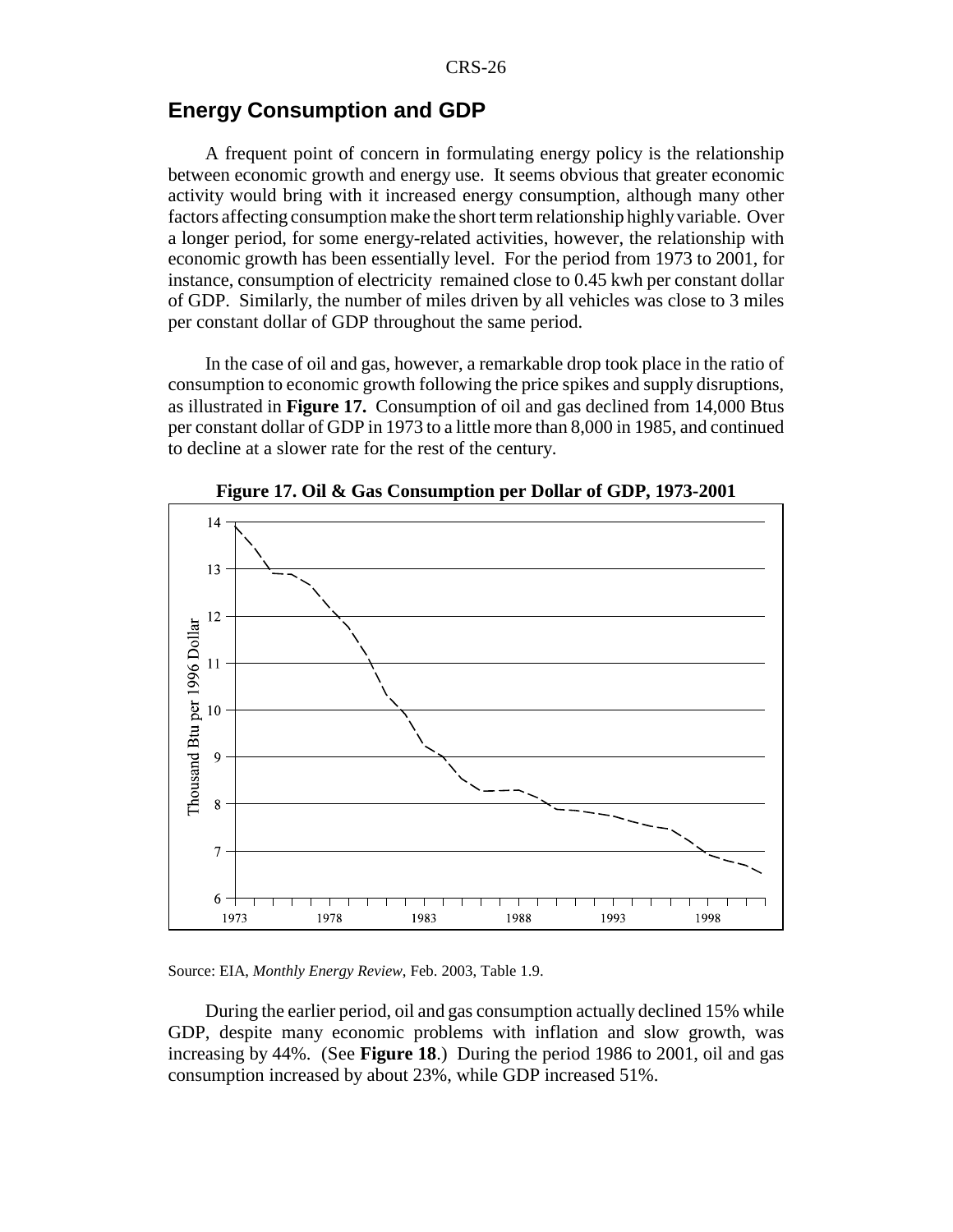

**Figure 18. Change in Oil & Gas Consumption & Growth in GDP, 1973-2001**

Source: EIA, *Monthly Energy Review*, Feb. 2003, Table 1.9.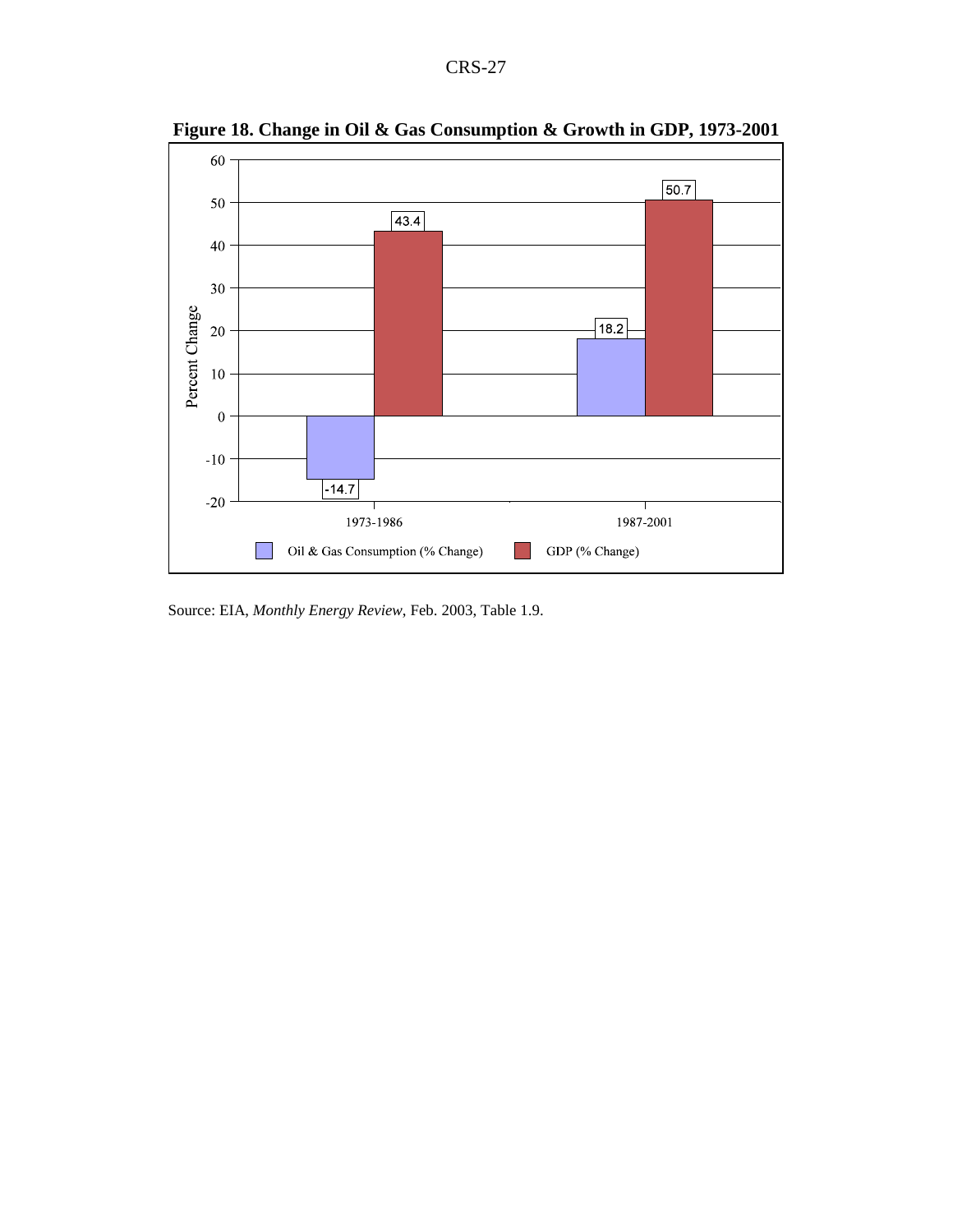## **Major Statistical Resources**

#### **Links to Sources**

Most of the tables and figures in this report are derived from data bases maintained by the Department of Energy's Energy Information Administration (EIA). If other or more detailed information is desired, the agency's web site presents the complete text of its many statistical reports in PDF format, and also as spreadsheet files in the format of the program Excel. Some of the more important EIA publications are described below. Other sources used in this report are also listed.

**Energy Information Administration.** [http://www.eia.doe.gov] "The agency's responsibility is to provide timely, high-quality information and to perform objective, credible analyses. ... EIA collects, evaluates, assembles, analyzes, and disseminates data and information relevant to energy resources, reserves, production, demand, technology, and related economic and statistical information."

**Annual Energy Review** [http://www.eia.doe.gov/aer/contents.html] "The *Annual Energy Review (AER)* presents the Energy Information Administration's historical energy statistics. For many series, statistics are given for every year from 1949 through 2001. The statistics cover all major energy activities, including consumption, production, trade, stocks [inventories], and prices, for all major energy commodities, including fossil fuels, electricity, and renewable energy sources."

**Monthly Energy Review** [http://www.eia.doe.gov/mer/contents.html] The *Monthly Energy Review* (MER) presents an overview of the EIA's recent monthly energy statistics. The statistics cover the major activities of U.S. production, consumption, trade, stocks (inventories) and prices for petroleum, natural gas, coal electricity, and nuclear energy.

**International Energy Annual** [http://www.eia.doe.gov/iea/contents.html] The *International Energy Annual* presents information and trends on world energy production and consumption for petroleum, natural gas, coal, and electricity. This report is published to keep the public and other interested parties fully informed of primary energy supplies on a global basis.

#### **Weekly Petroleum Status Report**

[http://www.eia.doe.gov/oil\_gas/petroleum/data\_publications/weekly\_petroleum\_ status\_report/wpsr.html] The *Weekly Petroleum Status Report* (WPSR) provides data on supply and selected prices of crude oil and principal petroleum products in the context of historical data and forecasts. Updated every Wednesday morning.

#### **Electric Power Annual**

[http://www.eia.doe.gov/cneaf/electricity/epav1/epav1\_sum.html] The *Electric Power Annual* provides a statistical review of the domestic electric power industry for the most recent year including information on; industry capability, generation, fossil-fuel consumption, and stocks. Data on retail sales of electricity and average revenue per kilowatt-hour are also presented.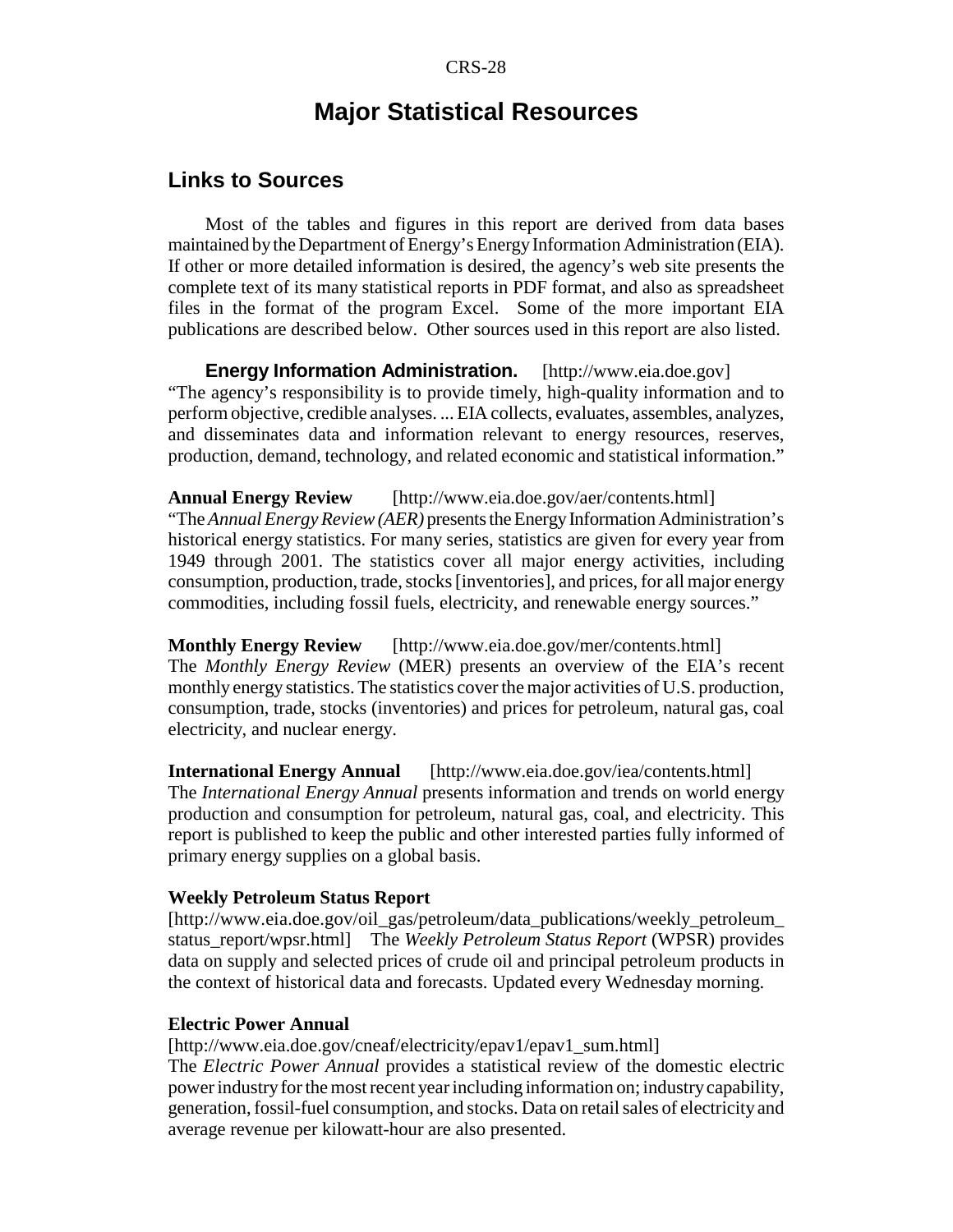#### **Inventory of Electric Utility Power Plants**

[http://www.eia.doe.gov/cneaf/electricity/ipp/ipp\_sum.html]

#### **Inventory of Non-Utility Electric Power Plants**

[http://www.eia.doe.gov/cneaf/electricity/ipp/ipp\_sum2.html]

The *Inventories* provide annual statistics on generating units operated by electric utilities and nonutilities, respectively, in the United States. They also provide a 5-year outlook for generating unit additions and generating unit retirements.

#### **EIA Quick Stats Pages** [http://www.eia.doe.gov/neic/quickstats.html]

Coal, Electricity, Natural Gas, Nuclear & Petroleum each have a quick stats page containing a list of 15-20 frequently asked for statistics, often hot-linked to their source documents, and a link to the EIA home page for that subject. This link appears on EIA home page in the top left-hand column.

#### **Other Sources.**

#### **Nuclear Regulatory Commission Information Digest**

[http://www.nrc.gov/reading-rm/doc-collections/nuregs/staff/sr1350/ ] Updated annually, this official NRC publication (NUREG-1350) includes general statistics on U.S. and worldwide nuclear power production, U.S. nuclear reactors, and radioactive waste.

#### **American Petroleum Institute (API)**

[http://api-ec.api.org/newsplashpage/index.cfm]

The primary trade association of the oil and natural gas industry representing more than 400 members. Research, programs, and publications on public policy, technical standards, industry statistics, and regulations.

#### **Bloomberg.Com, Market Data: Commodities, Energy Prices**

[http://www.bloomberg.com/energy/index.html]

Displays four tables:

- *Petroleum (\$/bbl)* for crude oil. The generally accepted price for crude oil is "WTI Cushing \$" which is listed fourth in the table.
- ! *Petroleum (¢/gal)* for heating oil and gasoline.
- ! *Natural Gas (\$/MMBtu)*
- ! *Electricity (\$/megawatt hour)*

This site is updated two to three times per day.

**AAA's Daily Fuel Gauge Report** [http://www.fuelgaugereport.com/index.asp] At-the-pump retail fuel prices for gasoline and diesel fuel. Gives average price for today, yesterday, a month ago and a year ago. for wholesale & crude oil. Also displays line chart showing the averages for the previous 12 months. National, state, and metropolitan data.

#### **International Energy Agency** [http://www.iea.org]

The International Energy Agency is an autonomous body within the Organization for Economic Co-operation and Development (OECD). It gathers and analyzes statistics and "disseminates information on the world energy market and seeks to promote stable international trade in energy."